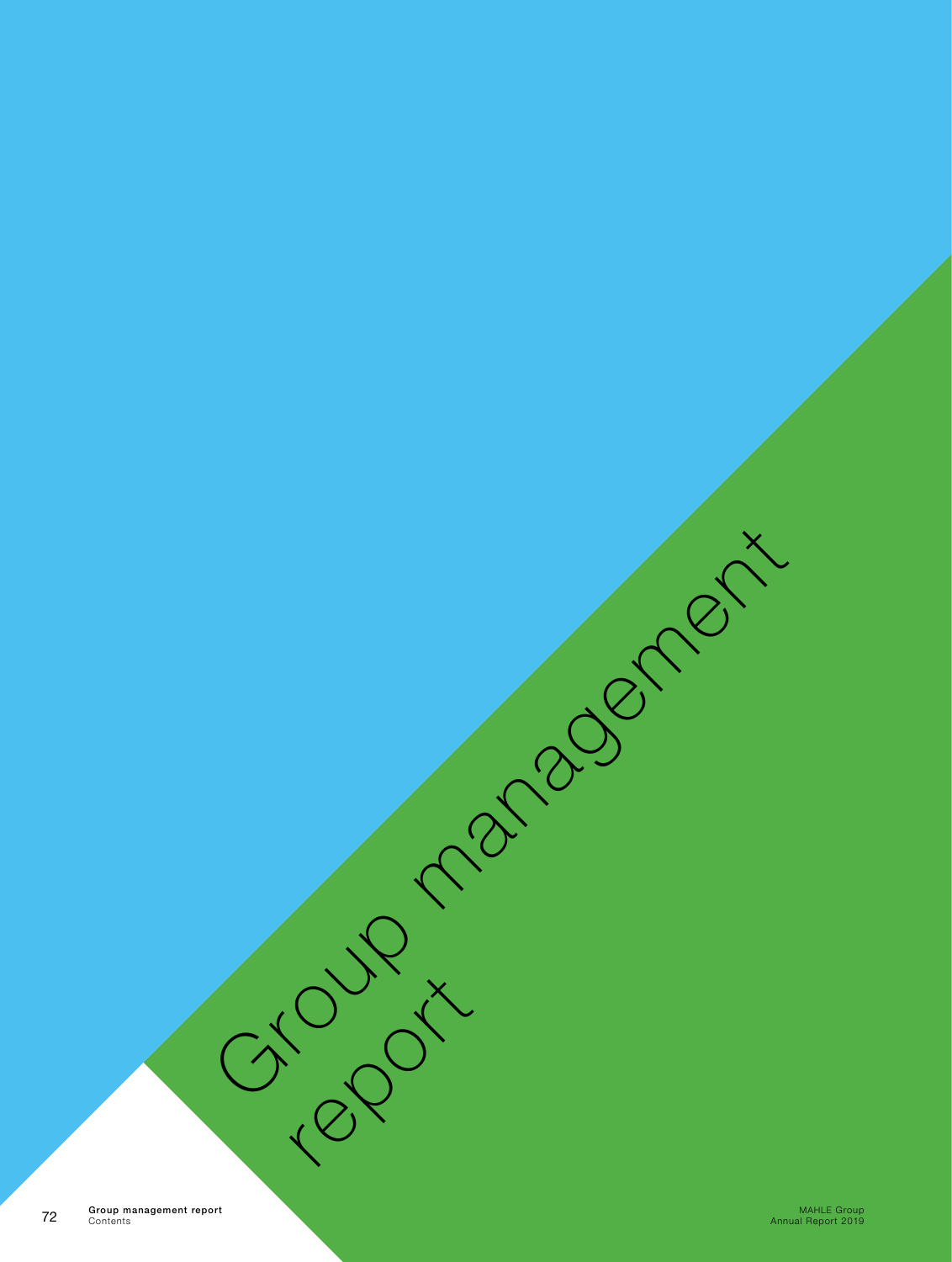## [74–77](#page-2-0)

#### [FUNDAMENTAL INFORMATION ABOUT](#page-2-0)  [THE MAHLE GROUP](#page-2-0)

- 74 [Business activities and corporate structure](#page-2-0)
- 75 [Business segments](#page-3-0)
- 76 [Group strategy](#page-4-0)

## [78–86](#page-6-0)

#### [REPORT ON ECONOMIC POSITION](#page-6-0)

- 78 [Economic conditions](#page-6-0)
- 80 [Business development](#page-8-0)
- 83 Net assets, financial position, [and results of operations](#page-11-0)

## [87–91](#page-15-0)

#### [ADDITIONAL KEY PERFORMANCE INDICATORS](#page-15-0)

- 87 [Human resources](#page-15-0)
- 88 [Technology and innovation](#page-16-0)
- 90 [Purchasing](#page-18-0)
- 90 [Production, quality, and environment](#page-18-0)

[92–94](#page-20-0)

[OPPORTUNITY AND RISK REPORT](#page-20-0)

$$
95-97
$$

**[OUTLOOK](#page-23-0)**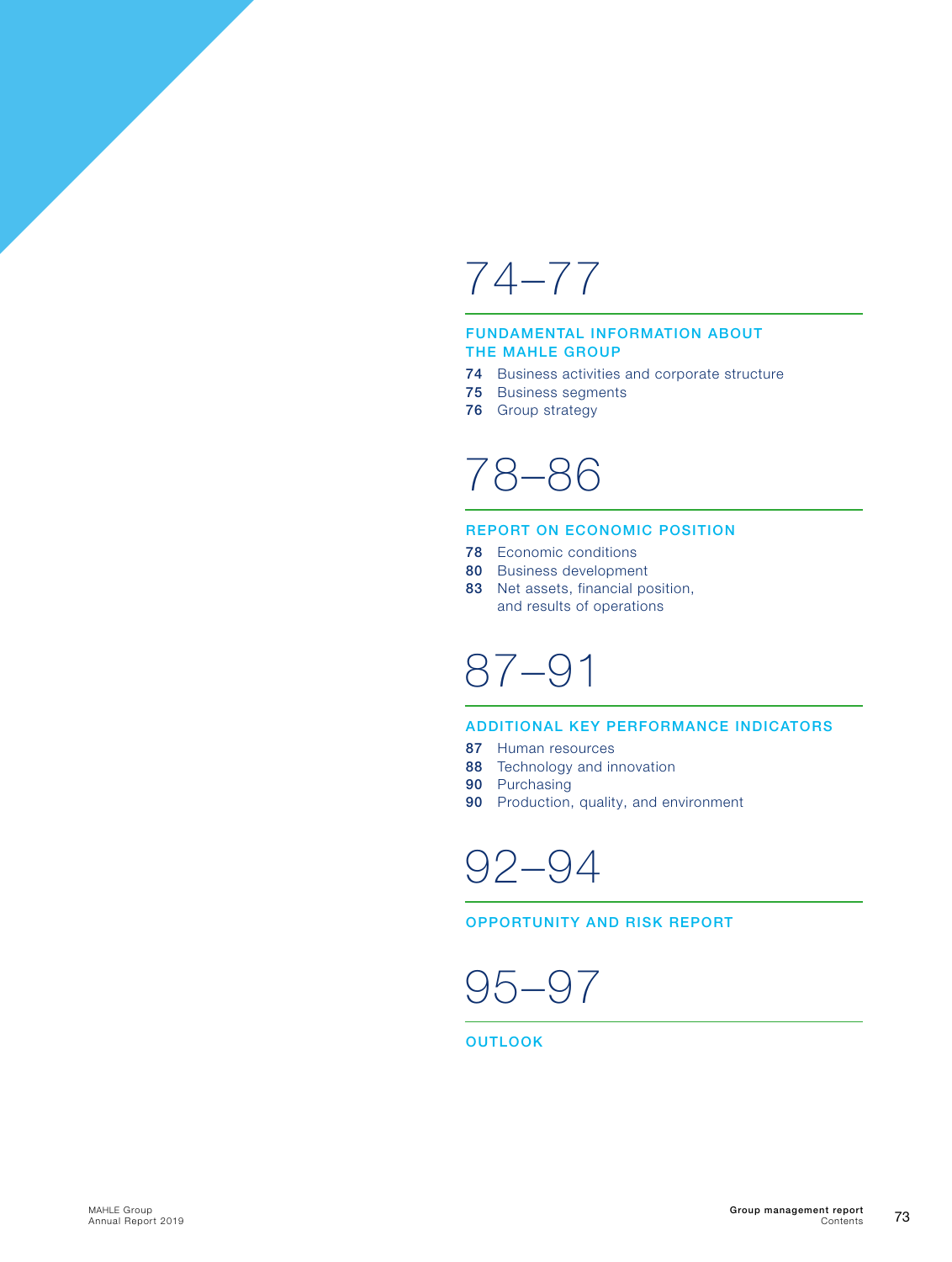

<span id="page-2-0"></span>"MAHLE—We shape future mobility"—our Vision is our compass. We strive to make mobility even more efficient, environmentally friendly, and comfortable.

We operate around 160 production locations and 16 research and development centers around the world, giving us a presence on every continent.



Our dual strategy is our guiding principle. It stands for innovations in alternative powertrain technologies while simultaneously optimizing the combustion engine.

# Fundamental information about the MAHLE Group

### Business activities and corporate structure

MAHLE is a leading global development partner and supplier to the automotive industry. As a technology pioneer for the mobility of tomorrow, we are committed to making transportation more efficient, more environmentally friendly, and more comfortable. That is why we are pushing forward the worldwide introduction of alternative drive concepts, thus laying the foundation for the widespread acceptance of e-mobility. At the same time, we are optimizing the combustion engine and advancing the use of alternative fuels.

Encompassing engine systems and components, filtration, and thermal management, our product portfolio addresses all the relevant issues relating to the powertrain and air conditioning technology as well as their combination. Thanks to our high level of systems competence and our expertise in electric and electronic components and systems, we can also offer integrated systems solutions for e-mobility.

MAHLE products are fitted in millions of passenger cars and commercial vehicles. And that is not all: for decades, our components and systems have also been used off the road—in stationary applications as well as for mobile machinery, rail transport, and marine applications.

The MAHLE Group is organized into four business units: Engine Systems and Components, Filtration and Engine Peripherals, Thermal Management, and Aftermarket. Added to this are the Mechatronics division and six profit centers, which serve specific market and customer segments.

We took advantage of the chances presented by globalization at an early stage and enhanced our product portfolio by strategically founding and acquiring new business activities. With our around 160 production locations and 16 major research and development centers, we are represented on five continents and employ approximately 77,000 people overall.

The nonprofit MAHLE Foundation controls 99.9 percent of the company's shares; 0.1 percent of the shares are held by Verein zur Förderung und Beratung der MAHLE Gruppe e. V. (MABEG), which also holds all of the voting rights and thus exercises the shareholder rights. This structure ensures our entrepreneurial independence, which creates the basis for long-term planning and farsighted investment decisions.



#### OWNERSHIP STRUCTURE OF THE MAHLE GROUP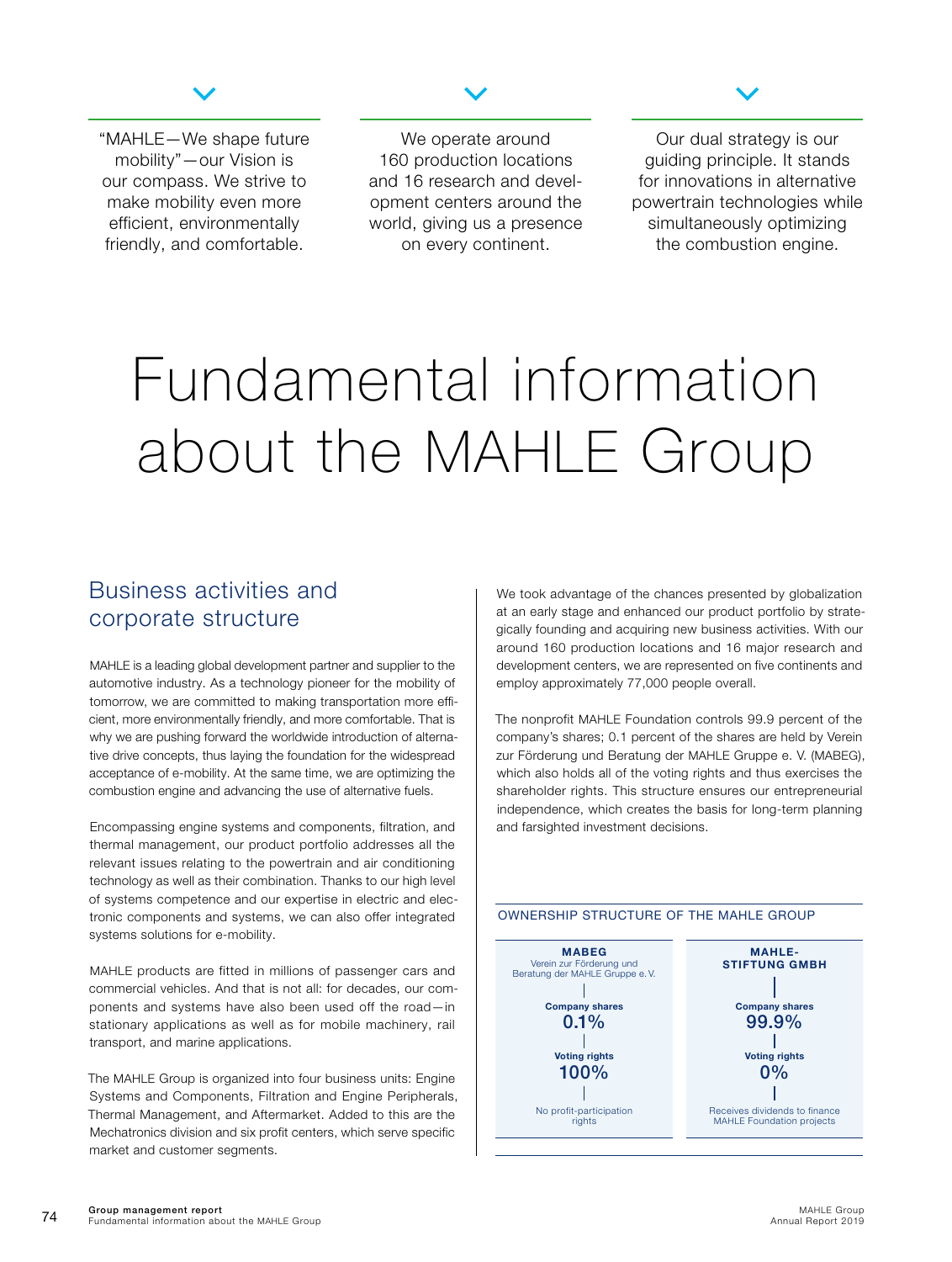#### MAHLE GROUP

<span id="page-3-0"></span>

A core management tool for our group is our operating result—a key figure similar to EBIT. The main differences compared with EBIT lie in the amortization of goodwill, the depreciation and amortization of hidden reserves, which are disclosed in purchase price allocations, and in the treatment of income from the sale of business activities.

## Business segments

#### Engine Systems and Components business unit

The Engine Systems and Components business unit is a mainstay of our business and represents one of our core fields of expertise. We have decades of development and systems know-how and are the global market leader in many product groups. Our range of products, which we manufacture at various locations around the world, includes steel and aluminum pistons, piston rings, cylinder liners, bearings, and valve train systems. These products are used around the globe in passenger cars, commercial vehicles, large engines, and twowheeled vehicles. We are continuously developing our portfolio, focusing in particular on reducing energy consumption as well as CO<sub>2</sub> and other emissions from combustion engines.

#### Filtration and Engine Peripherals business unit

We are one of the global market leaders in many product groups in this area. In this business unit, we produce filter systems and components for the engine periphery with the aim of using our products to improve air cleanliness while also preventing contaminants in oil and fuel from damaging engines, in turn increasing their efficiency and service life. In recent years, we

have worked in close cooperation with our customers to develop a modular system for all the major product groups—after all, the product environment can vary significantly, even in identical basic engines. In addition, the production of special highstrength plastics has made it possible to replace metals, thereby achieving further weight savings. For example, we are developing all-plastic oil filter modules with fully integrated oil pumps and oil cooling technology for use in the powertrains of electric vehicles.

#### Thermal Management business unit

Our solutions from the Thermal Management business unit for batteries, fuel cells, power electronics, and electric drives make extended cruising ranges, high levels of efficiency, and long service lives possible. We are thus contributing to the development of zero-emissions powertrains. Thermal management is also becoming more and more important in the ongoing development of the combustion engine: Our increasingly effective and efficient cooling systems are helping to cut fuel consumption and thereby reduce  $CO<sub>2</sub>$  emissions. Our air conditioning innovations are laying the foundations for new design concepts for interiors and enabling a high degree of thermal comfort for vehicle occupants. In combination with powerful mechanical and electric compressors and electric auxiliary heaters in the overall automotive air conditioning system, this is leading to decisive advantages in terms of consumption and, more specifically, range. In the thermal management sector, we are one of the largest suppliers on the world market.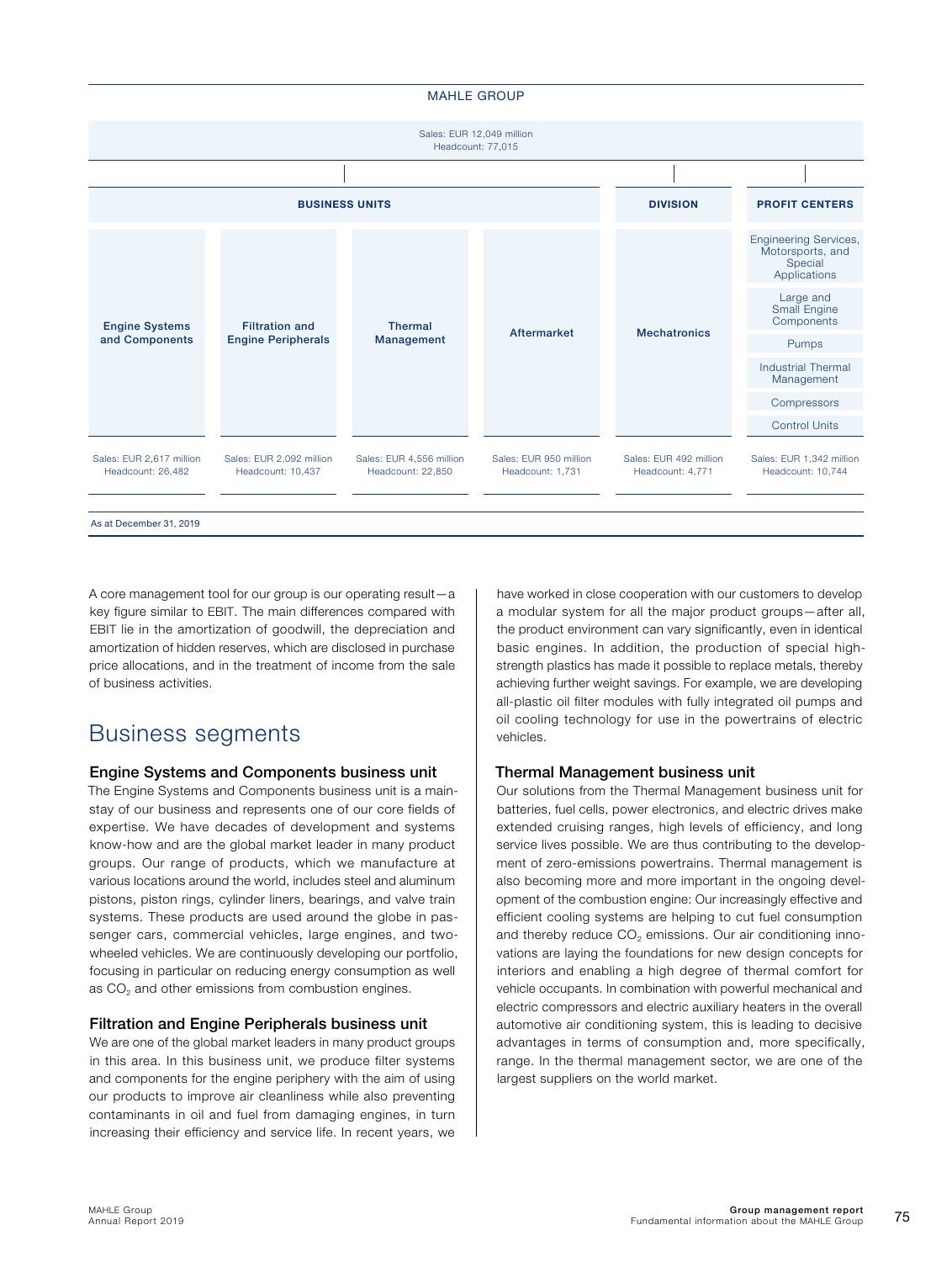#### <span id="page-4-0"></span>Aftermarket business unit

Our Aftermarket business unit supplies wholesalers and automotive workshops all around the world with spare parts in original equipment quality as well as service units and services. In addition to our standard spare parts, such as engine components, filters, turbochargers, and mechatronic components, we are increasingly offering products for thermal management, for example, thermostats, radiators, charge air coolers, and air conditioning compressors. To continue the expansion of this important product segment, we acquired the majority shareholding in the joint venture Behr Hella Service (BHS) on January 1, 2020, and are now offering our customers an even broader product range.

Vehicle diagnostics, exhaust gas analyzers, and service equipment for maintaining HVAC modules and automatic transmissions are also important elements of the MAHLE Aftermarket portfolio, which is completed by services, such as technical support via our global network, customer training, and service information. In view of the diversity of today's vehicle technologies in the fleet, innovative and solution-oriented support is a key building block in our business partners' success. That is why we aim to continue expanding our competences, services, and product areas and to position ourselves as a full-service provider. At the same time, we offer adaptive product management, fast and reliable logistics processes, strong brands, and fair market prices. We are thus able to provide our customers with individual repair solutions and further improve workshop efficiency.

#### Mechatronics division

The demand for electric passenger cars and commercial vehicles is steadily rising, a situation that means the portfolio offered by our Mechatronics division is gaining ever-greater importance with products including electric drive systems, actuators, auxiliary aggregates, and control and power electronics. Our activities in this area are founded on our expertise in the development and manufacture of electric motors and of electronic and mechatronic systems. In the year under review, we succeeded in entering the field of passenger car high-performance electronics with a highly integrated on-board charging system for battery electric vehicles and plug-in hybrids. At the same time, we are working with our customers to develop competitive concepts for traction inverters. However, our areas of competence extend beyond the bounds of the strictly automotive sector. For instance, we also supply electric drives for nonautomotive applications, such as for forklift trucks and golf carts. With the introduction of new systems for electric racing bikes, gravel bikes, and city bikes, we have also set a benchmark in the market for twowheeled vehicles and, with a customer for e-scooters, we have entered the Indian market.

#### Profit centers

Six business fields serving special market and customer segments are organized as profit centers: Engineering Services, Motorsports, and Special Applications: Large and Small Engine Components; Pumps; Industrial Thermal Management; Compressors; and Control Units. This structure allows us to offer our customers a high degree of flexibility as well as tailor-made applications and components, meaning we are able to give them targeted support in the development of specific new products.

### Group strategy

Our group strategy is based on the analysis of relevant megatrends, which we have used to develop various future scenarios. Five trends are having a particularly powerful impact on the automotive industry:

- Climate change
	- (including the political climate targets)
- Advancing urbanization
- Global population growth
- The increasing importance of Asia as an economic region
- Digitalization

These developments demand innovative mobility solutions and present the automotive industry with new challenges. In addition to the expansion of car-sharing options and public transport, the increasing electrification of the powertrain, the growth in digital networking of vehicles, and autonomous driving are taking center stage. Digitalization is playing an ever-greater role, and not only on the roads, but also in our internal company processes, through subjects such as Industry 4.0, big data, and process automation. What's more, these megatrends go hand in hand with changes within our customer landscape, for example, due to new suppliers of electric vehicles or new digital business models.

How quickly this structural change takes place will depend on which technical solutions will hold their ground in the market and, more and more, on political demands. The importance of technologies such as hybrid or electric drives is growing for passenger cars and light commercial vehicles in urban distribution transport, as are alternative usage models like car sharing. The combustion engine will remain significant for medium-sized and heavy-duty commercial vehicles in the short and medium term, but alternative drive types such as hybrid, electric, and fuel cell drives are becoming more important and complementing existing technologies in this area too. Overall, we expect the combustion engine to remain a key element of mobility in global markets both for passenger cars and for commercial vehicles.

MAHLE has derived its dual strategy on the basis of these assumptions and findings:

1. Strengthen our existing market position: From a technology perspective, we would like to play a leading role in the ongoing development of the combustion engine and ensure the highest possible level of competitiveness in terms of quality and costs. In the process, we will primarily concentrate on exploiting further  $CO<sub>2</sub>$  savings potential with regard to friction, thermal management, and the air pathway. We believe that the use of synthetic fuels presents even greater potential for reductions in  $CO<sub>2</sub>$  emissions, which is why we are consistently adapting our product portfolio to suit their use. By doing so, we are offering our customers solutions that are consistent with current and future legislation and making a significant contribution to reducing emissions.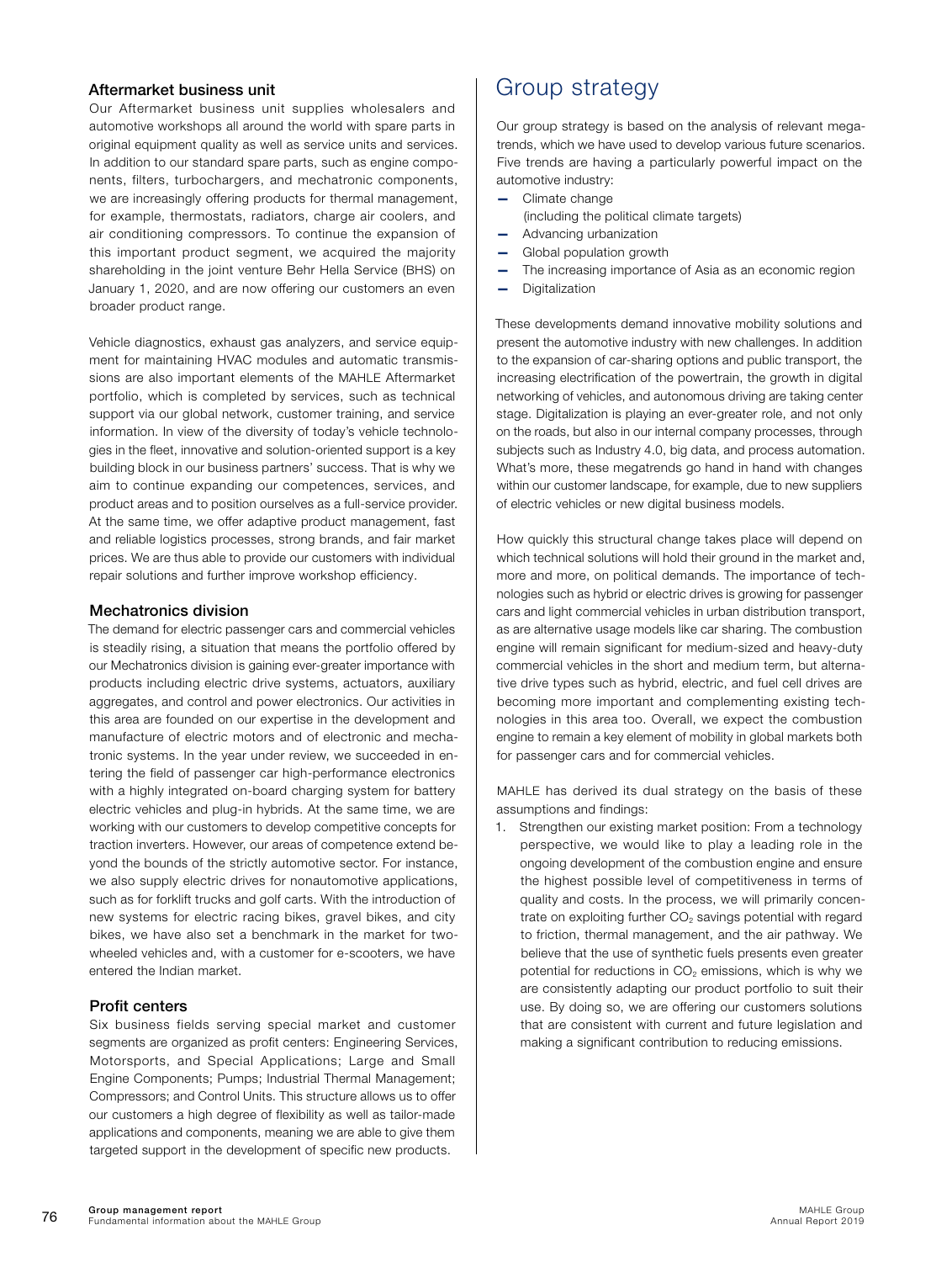

2. Build the future in a changing mobility world: At the same time, we will push ahead with the development of innovative solutions and products for alternative powertrain technologies and expand the affected business segments. Business segments that are independent of the OEM business for passenger car combustion engines are today already accounting for more than 50 percent of our group sales. We intend to further increase this share on a consistent basis.

Our dual strategy is also reflected in our thermal management activities. Overall, the importance of efficient thermal management will continue to grow—not only in conventional but also in alternative drive systems. In recent years, we have already systematically expanded this business segment for this purpose, developing and marketing many thermal soaking innovations—both for the interior and for the powertrain, including the battery. We will continue to pursue this innovative approach resolutely.

We will substantially amplify our activities in electronics and mechatronics over the years ahead. The organizational merger of core competences from these fields into the new Electronics and Mechatronics business unit as of January 1, 2020, underlines the importance we attach to this area. By taking this step, we plan to increase our extensive competence in electronics with the aim of offering our customers even better systems solutions for electric vehicles with regard to thermal management and the

powertrain. Our customers in Asia in particular prefer solutions of this kind. Furthermore, we intend to expand our portfolio for electric motors in passenger cars and commercial vehicles as well as in two-wheeled vehicles, which are playing an ever-greater role in urban mobility around the world.

We are pursuing a holistic approach in terms of both the development of solutions for alternative powertrain technologies and the optimization of the combustion engine. It is not only the electric motor that is decisive for efficiency in an electric vehicle, but also the interplay of various technologies. This is demonstrated by the example of MEET (MAHLE Efficient Electric Transport), our vehicle concept for future urban mobility. Commercial vehicles also benefit from the combination of different technologies. For instance, a combustion engine's entire system can be operated even more efficiently by using systems designed to recover heat from exhaust gases.

As part of our dual strategy, we review our portfolio as well as the strategic direction and economic performance of the group on an ongoing basis. One of our strategic goals is to evenly distribute sales across our core markets of Europe, North and South America, and Asia/Pacific—giving special attention to the Asian growth market. We consider our global presence to be an important prerequisite for proximity to our customers and for developing innovations in line with the demands of the individual markets.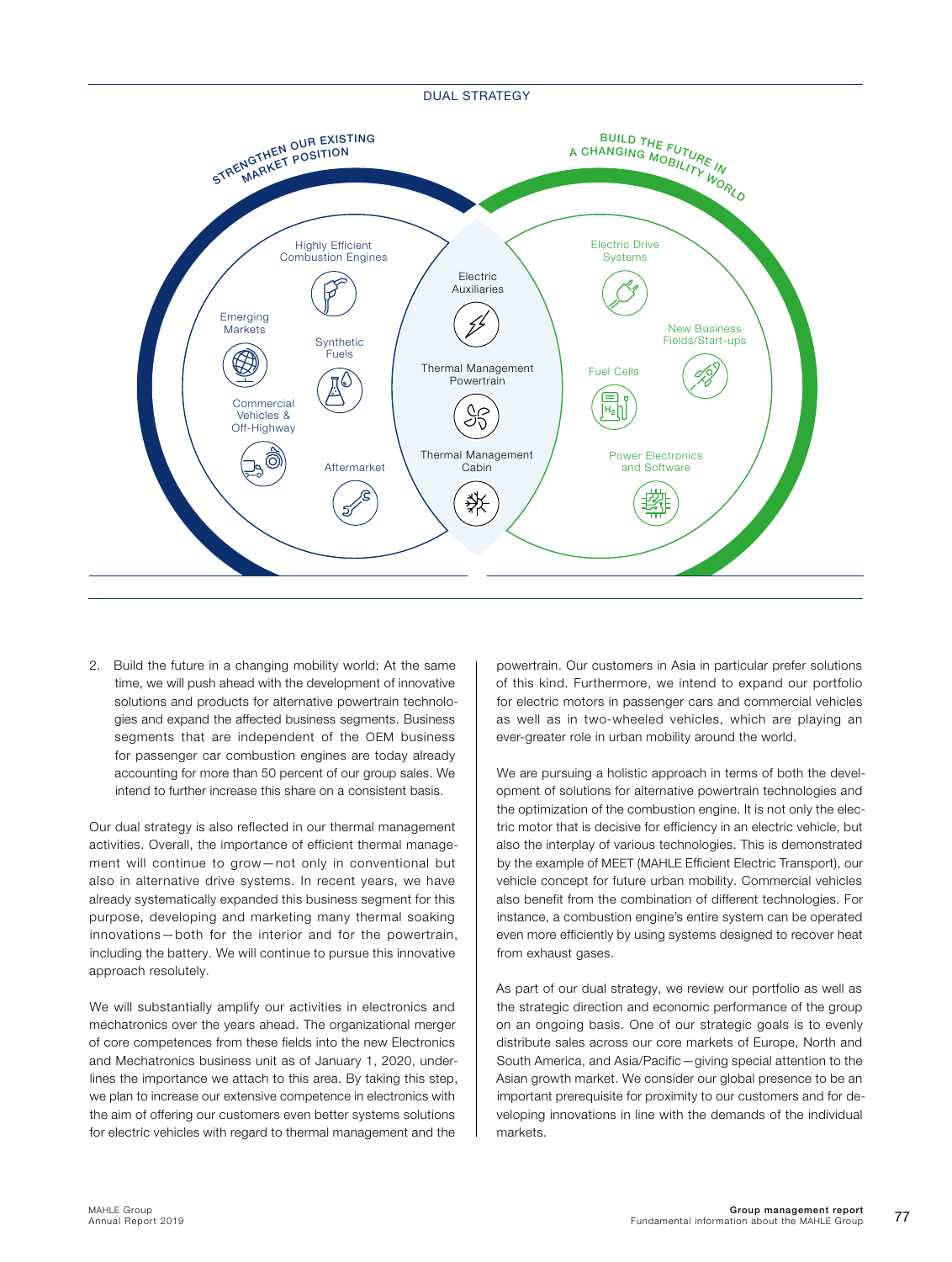

<span id="page-6-0"></span>Compared with the previous year, our sales declined organically by 3.0 percent, but developed more favorably than the market.

The result from business activities fell sharply, mainly due to special effects.



With our Performance Lift program, we aim to achieve a sustained increase in profitability.

## Report on economic position

## Economic conditions

#### Overall economic development

According to the January report by the International Monetary Fund (IMF), the global economy grew by almost 3 percent in the year under review, thus showing a weakening in the rate of growth in comparison with 2018. Economic activity in industrial nations and in the emerging markets and developing economies lost considerable momentum. IMF cites as the cause the risks and uncertainties that rose significantly in 2019, among them trade policy restrictions and geopolitical tensions as well as structural problems, such as demographic change in advanced economies.

Economic growth in the euro zone was a good 1 percent. By way of comparison, growth was still almost 2 percent in 2018. Even in France and Germany—the two largest European economies—the growth rate has fallen owing to lower exports and declining industrial production. However, the persistent level of high demand, the positive employment situation, and the expansive monetary policy of the European Central Bank had a stimulating effect on the economy.

Economic activity also weakened in the United States in the period under review, with growth here slightly above 2 percent. Although the labor market continued to appear robust, trade disputes with China and the European Union impaired the US economy. In our important South American market of Brazil too, the rate of economic growth was around 1 percent below the previous year.

In the Asia/Pacific region, the Chinese national economy continued to grow comparatively strongly in 2019, but, with growth of somewhat more than 6 percent (previous year: 6.6 percent), the market has continued to lose momentum—also as a consequence of the trade war with the USA. With an increase of 1.0 percent, economic output in Japan was above the previous year's level (previous year: 0.3 percent).

#### Exchange rate development

As an internationally operating group, MAHLE also transacts business in foreign currencies. Exchange rate movement is of central importance in this respect, because it affects the conversion of financial data for accounting purposes.

The trading currencies of particular significance for our company developed in a variety of ways in the 2019 business year. Measured by the average market price (direct quotation), the US dollar rose in value against the euro (+6 percent) with similar trends for the Japanese yen (+7 percent), the Mexican peso (+5 percent), and the Chinese renminbi (+1 percent). Other currencies depreciated, in some cases losing significant value—including the Argentine peso (–36 percent), the Turkish lira (–11 percent), and the Brazilian real (–2 percent).

For MAHLE, exchange rate fluctuations are closely linked to financial and economic risks. Where possible, we minimize these risks using a process known as natural hedging: by operating production locations in all major sales regions around the world, the group is less affected by currency turbulence and exchange rate fluctuations.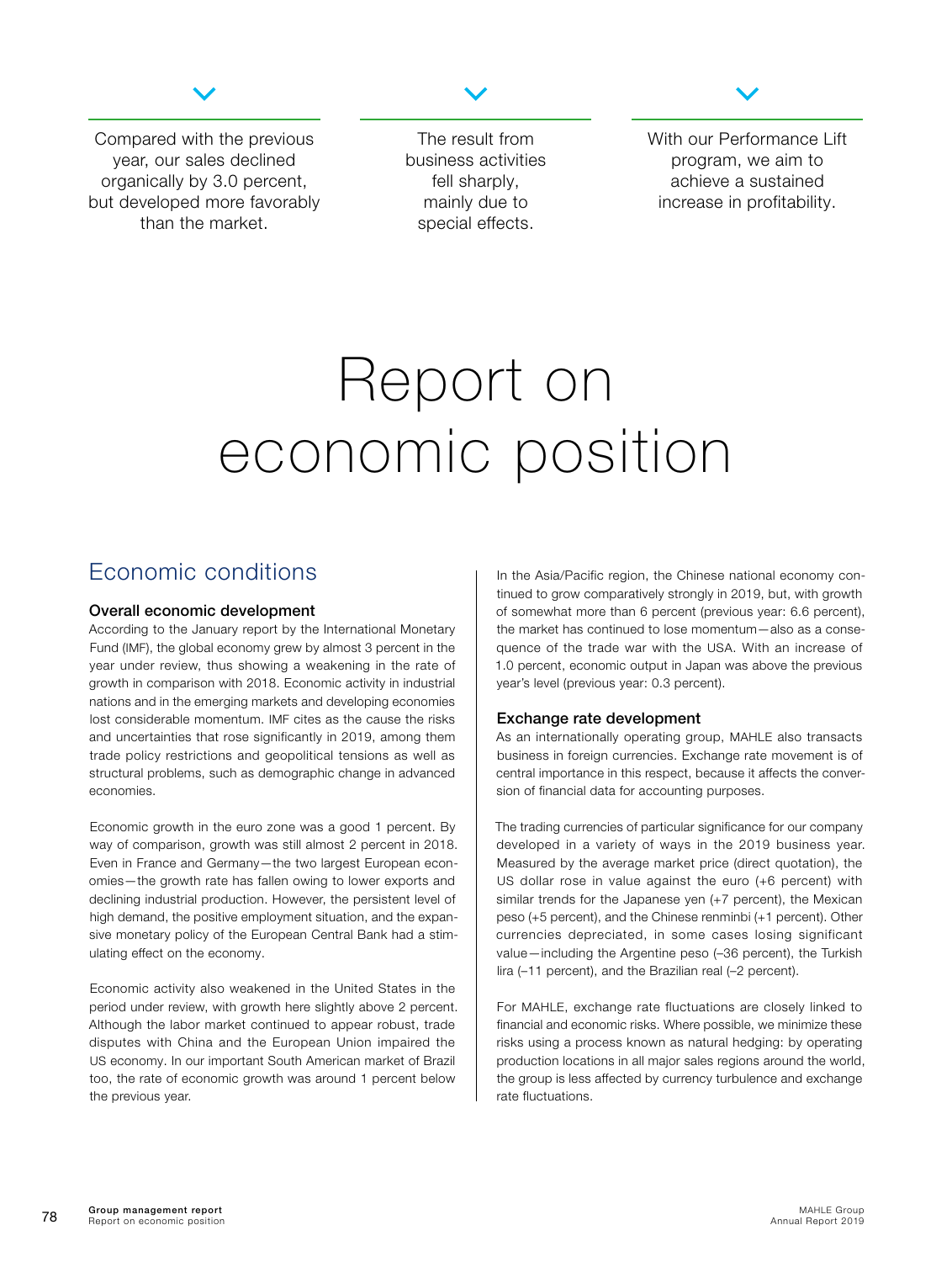#### DEVELOPMENT OF THE MARKETS 2019



Exchange rate development of various foreign currencies against the euro (EUR) as measured by the average market price compared with the previous year: Argentine peso (ARS), Brazilian real (BRL), Chinese renminbi (CNY), Japanese yen (JPY), Mexican peso (MXN), US dollar (USD)

#### Development of the markets for passenger cars and light commercial vehicles

In the year under review, the production of passenger cars and light commercial vehicles fell significantly worldwide by around 6 percent. The trend from 2018 has thus not only continued, but even intensified.

After a slight decline in the previous year, the production volume in Europe decreased substantially. The uncertainty caused by Brexit, falling export volumes, and the overall decline in industrial production had a negative impact on the motor vehicle sector. In North America, restructuring measures at major US vehicle manufacturers were accompanied by a declining market. The sector was also adversely affected by the trade dispute with China. The South American market for passenger cars and light commercial vehicles contracted sharply in the year under review, primarily due to sustained market weakness in Argentina. In China, the negative trend of the previous year intensified significantly. The trade war with the United States, increased living costs, and tougher vehicle financing conditions were reflected in falling private demand. Vehicle production in India likewise experienced a significant decline. In addition to a variety of difficulties, increased financing costs in particular depressed demand.

#### Development of the markets for medium-sized and heavy-duty commercial vehicles

The market for medium-sized and heavy-duty commercial vehicles also experienced a downward trend in the year under review, falling by around 4 percent below the previous year's value in terms of production figures. This is attributable to significant declines in India as well as in Europe. India suffered particularly badly from the shadow banking crisis, which made financing conditions much more difficult. This led to a massive slump in the sales of commercial vehicles. In Europe, the markets showed a marked decline, especially in the second half-year. Alongside anticipatory effects in the first half-year due to the introduction of smart tachographs—digital trip recorders for newly registered vehicles—this is mainly due to the economic slowdown. In North America, the sector continued to benefit from the full order books of 2018; however, new orders have already fallen sharply. In South America, the market for mediumand heavy-duty commercial vehicles once more showed solid growth in the year under review. Production in China, the largest commercial vehicle market, initially declined sharply, but stabilized slightly above the previous year's level in the second half of the year.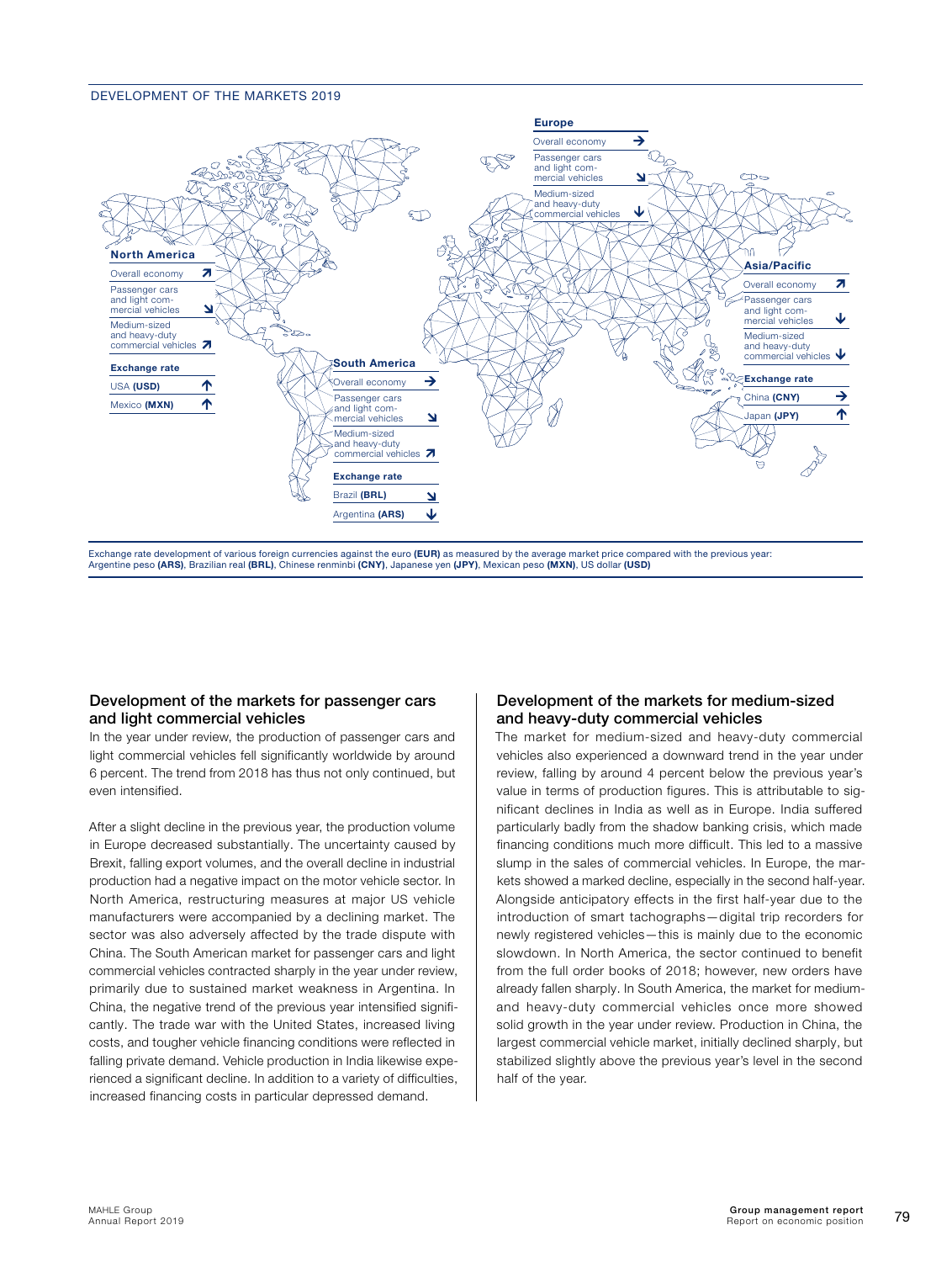<span id="page-8-0"></span>

## Business development

#### Development of the MAHLE Group

In the year under review, our group generated sales of EUR 12.0 billion. Our sales therefore fell organically (i.e., after adjustment for exchange rate effects and changes to the consolidation group) by 3.0 percent. Compared with the world market for passenger cars and commercial vehicles, this decrease was less pronounced.

The principal reasons for the total drop in sales of 4.2 percent were, on the one hand, the marked economic slowdown in the automobile and commercial vehicle sector and, on the other, changes to the consolidation group to the amount of minus EUR 331 million. This was primarily caused by the sale in June 2018 of our shares in the joint venture Hella Behr Plastic Omnium (HBPO), which had previously been consolidated on a proportionate basis. Certain smaller transactions in 2019 resulted in opposing sales effects. These include the acquisition of MAHLE Ebikemotion S.L.U. in October 2018 and of MAHLE ZG Transmissions GmbH in January 2019 as well as the increased shareholding in MAHLE Aftermarket Italy S.p.A. in May 2018 and in the previous joint venture MAHLE Behr Grugliasco S.p.A. in August 2018. Exchange rate effects of EUR 176 million also had a positive impact on the development of sales.

Against the backdrop of the difficult market situation faced by the automotive industry, the transformation throughout the sector is making progress. We continue to focus on our dual strategy. Consequently, 2019 was also marked by a stronger orientation toward promising technologies and fields of application. This strategy requires a high level of investment and of development effort. These steps are in turn associated with cost increases, which we must counter around the world through savings in areas of weak added value. We initiated Performance Lift at the start of 2019 for this purpose—an internal program to

increase profitability that brings together and selectively expands existing cost-cutting initiatives. However, Performance Lift is much more than just a cost reduction program. It allows us to work together to introduce improvements quickly and effectively. The so-called Plant Performance Initiative sprints at our plants are an excellent example of this approach. In concentrated four-week periods, interdisciplinary teams cooperate to develop measures to increase the performance of our plants around the world. We are now gradually rolling out the resulting improvement ideas throughout our organization and have already made good progress during the year under review—although we must continue to work on the full implementation in order to identify and realize all areas of potential. In this context, we decided on a series of restructuring measures at various European locations in the business year and have already begun implementing some of them.

At the end of 2018, we formulated and explicitly set out our Vision for the first time: "MAHLE—We shape future mobility." In one example of how we are making this commitment a reality, we acquired the transmission specialist MAHLE ZG Transmissions GmbH in January 2019, thereby expanding our expertise to include the transmission—a key component. With the purchase of a license package from WiTricity for the wireless charging of electric vehicles, we have continued to build our portfolio with the addition of an element that is vital to the longterm expansion of e-mobility.

Furthermore, we are strengthening our established business units: On the one hand, this relates to our core business in thermal management, with the increase in our shareholding in the MAHLE Behr Group. On the other, we are creating an even better position for ourselves in the aftermarket business segment in terms of thermal management products with the acquisition of all the shares in the former joint venture Behr Hella Service (BHS) in early 2020.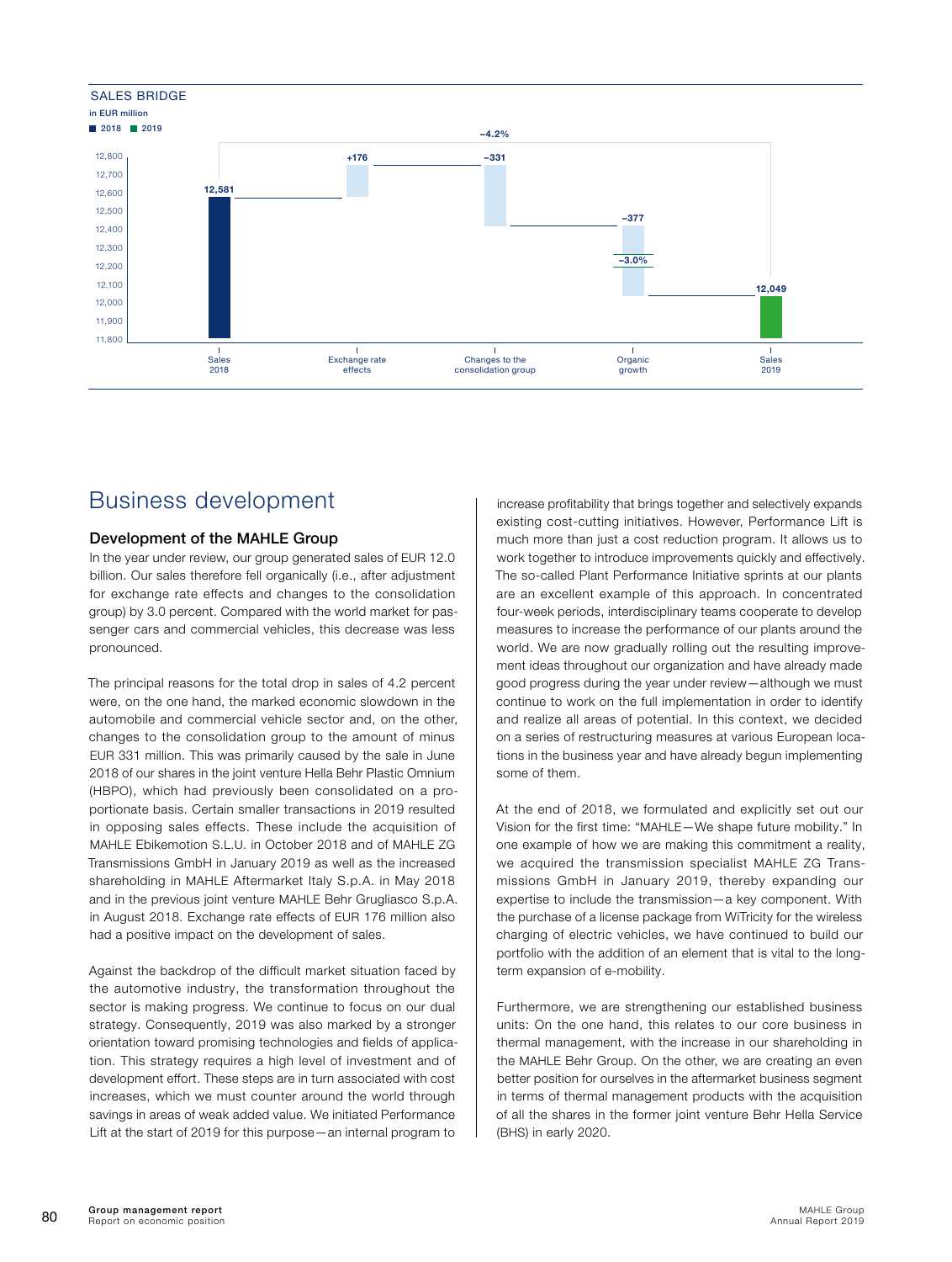#### SALES BY BUSINESS SEGMENT





#### Development of the business segments

The difficult market conditions also had an impact on many of our business segments in the form of declining sales. However, key future business areas bucked this trend and developed positively. Our Aftermarket business unit, the Mechatronics division, and our profit centers thus achieved organic growth in the year under review.

#### Engine Systems and Components business unit

Sales in our Engine Systems and Components business unit amounted to EUR 2,617 million in 2019 and were therefore 5.9 percent below the previous year's value. Revenue from passenger car gasoline and diesel engine pistons, piston rings, commercial vehicle steel pistons, and bearings declined. In contrast, sales of steel pistons for passenger cars and of assembled camshafts increased, primarily as a result of project ramp-ups in Europe. Despite the successes in these two product groups, a marked drop in sales was recorded in Europe. Sales also declined in North America and Asia/Pacific. Sales in China fell appreciably, especially as a result of the general market downturn due to the trade dispute between



## DEVELOPMENT OF SALES 2015 – 2019

the USA and China. In India, regulatory interventions by the government caused a fall in sales of camshafts and passenger car diesel pistons in particular. Sales of valves rose in South America; however, revenue fell under the previous year's level owing to significant negative effects arising from currency conversion.

#### Filtration and Engine Peripherals business unit

At EUR 2,092 million, sales generated in the Filtration and Engine Peripherals business unit were 7.3 percent below the 2018 level. Adjusted for the reorganization of the pumps business into a separate profit center, the decline was 2.7 percent. At product level, tank ventilation modules achieved the strongest sales growth, while the greatest losses were recorded in air intake modules and air filters. The regions predominantly experienced a downward trend. However, significant organic sales growth was generated in Asia/ Pacific. In this region, we mainly have business relationships with customers that were not as strongly affected by the downturn in China and India. As far as development is concerned, we are continuing to increase our focus on customer solutions that are unrelated to the combustion engine, such as applications involving high-strength plastics and battery systems.

#### Thermal Management business unit

Sales in the Thermal Management business unit declined from EUR 4,629 million to EUR 4,556 million. Adjusted for consolidation effects and for positive exchange rate effects, the organic sales deficit amounted to 3.6 percent. Higher sales in the battery cooling product group could not offset the effects of the general market trend. From a regional perspective, North and South America in particular developed positively. In North America, we achieved sales increases in comparison with the previous year owing to high order volumes in air conditioning and cooling for passenger cars as well as trucks. Sales in South America exceeded those of the previous year appreciably, with mid-single digit organic growth in percentage terms. This was due to the recovery in the market, in particular for commercial vehicles. In Europe, revenues were markedly lower than in the previous year—especially as a result of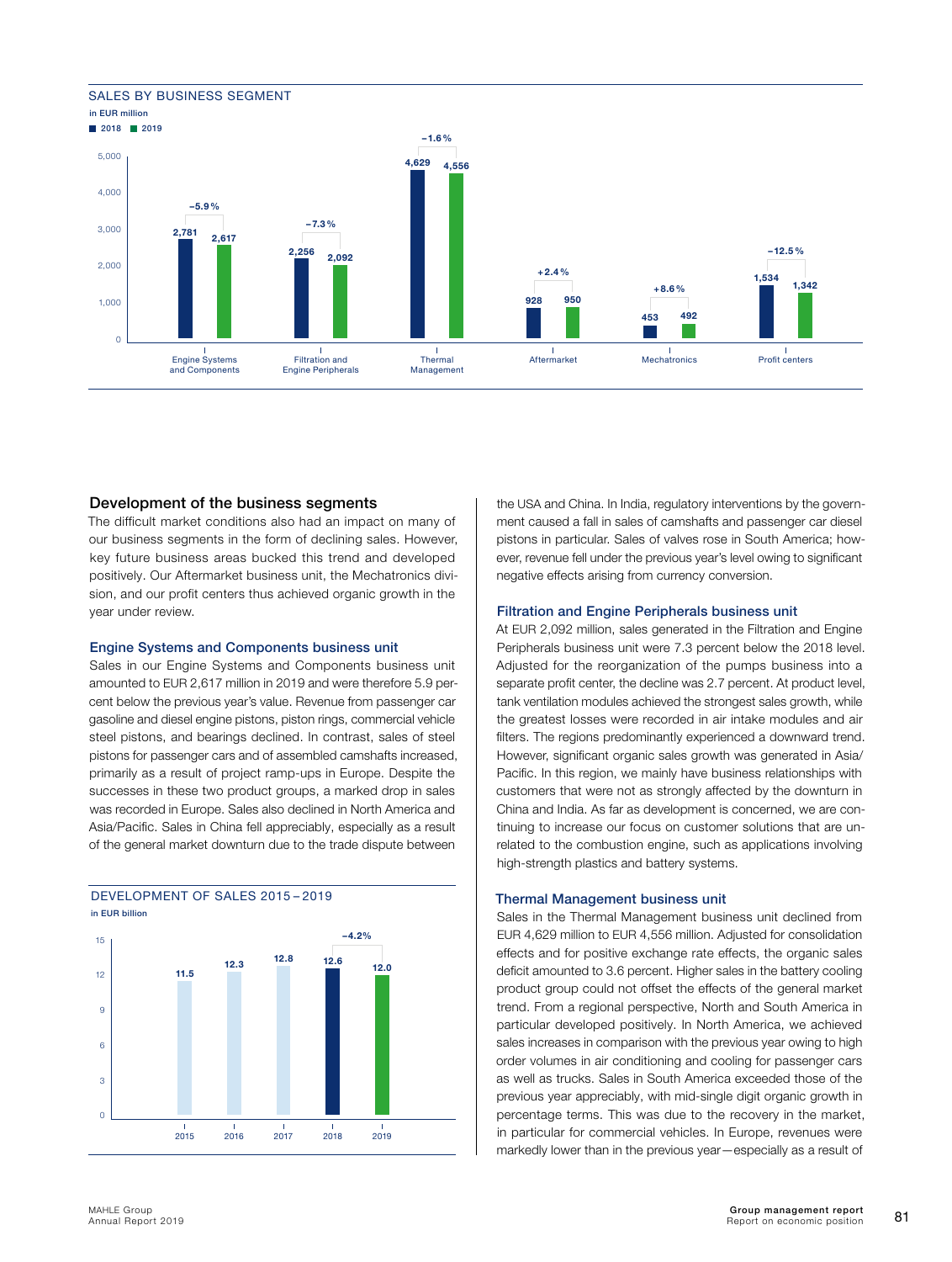the high level of uncertainty caused by Brexit and the general market weakness in the passenger car and truck sectors. In the Asia/Pacific region, the difficult market environment in China and India led to sharp drops in sales.

#### Aftermarket business unit

In the Aftermarket business unit, we recorded sales totaling EUR 950 million, over 2 percent more than in the previous year. Negative effects from currency translation were virtually balanced out by the positive effect on sales associated with the first consolidation of MAHLE Aftermarket Italy S.p.A. In terms of our global markets, Europe and South America showed the strongest growth after adjustment for exchange rate effects. The successful expansion of our business with Service Solutions products in Europe is one reason for this, and it is also due to exports to North America and the positive development of the filter products business in Europe.

#### Mechatronics division

Sales in our Mechatronics division grew strongly by 8.6 percent to EUR 492 million in the year under review. A significant boost in sales resulted from the acquisition of MAHLE Ebikemotion S.L.U. in 2018; adjusted for this effect, growth of 5.2 percent was achieved. The two most important regions in terms of sales, Europe and Asia/Pacific, recorded significant revenue growth. We want to continue strengthening these regions, which is why we invested in increasing capacity in China and in expanding the production of electric drive motors in Slovenia in the year under review. We likewise developed our location in Motilla del Palancar/Spain into a production center for power electronics. Certain production ramp-ups are worthy of note too, such as that of pedelec drives in China as well as new generations of input filters and EPS motors. We also successfully entered the starter motor business in the heavy-duty segment in the year under review.

#### Profit centers

In our profit centers, we achieved sales amounting to EUR 1,342 million. Several effects must be taken into account when making a comparison with the previous year: the separation of the pumps product group from the Filtration and Engine Peripherals business unit, the acquisition of the transmission specialist MAHLE ZG Transmissions GmbH in January 2019, and the sale of our shares in the joint venture HBPO in 2018, which had been run as the Front-end Modules profit center. After adjustment for these effects, sales growth is 4.1 percent. Compressors—our strongest profit center in terms of sales—contributed to this result with growth of 4.3 percent. Despite a challenging market environment, revenue in this area developed especially positively in China; this is attributable to our main customer, which was able to improve its market share. Sales in South America also grew significantly. Our Large and Small Engine Components, Industrial Thermal Management, and Control Units profit centers also increased their sales.

#### SALES BY REGION



The directional arrows  $(\lambda \rightarrow \lambda)$  show the change in the proportion of sales compared with the previous year

#### Development of the regions

With production and development locations in 32 countries, the MAHLE Group has a presence around the globe. Thanks to our broad international positioning, we are close to our customers and able to cooperate with them directly while also responding flexibly to regional market fluctuations.

Challenging automotive markets around the world have contributed to declines in sales in most regions. The only exceptions were South America and Africa, where we achieved organic growth after adjustment for exchange rate effects that were in part substantially negative. At the same time, our revenues in North America and Asia/Pacific benefited from positive currency effects in 2019, which stabilized sales in these regions. In the following, we provide an overview of the detailed development in the regions, based on sales by country of production.

#### Europe

Sales in the Europe region amounted to EUR 5,569 million—a fall of 9.6 percent in comparison with the previous year. In terms of organic growth, however, the drop in sales was significantly lower at around 4 percent. In addition to changes to the consolidation group, a variety of factors had a negative effect on revenue: the impacts of the cooling situation in terms of the market and economic climate in the automotive and commercial vehicle industry, falling non-European exports, the diesel issue, and the weak order situation at British locations as a result of Brexit. With regard to our business segments, our Aftermarket business unit, our Mechatronics division, and our profit centers showed the most growth.

#### North America

In North America, we generated revenue of EUR 3,391 million, which is almost 3 percent above the previous year's value. Our sales increased, both in the market for passenger cars and light commercial vehicles and in the market for medium-sized and heavy-duty commercial vehicles. We were not able to continue the very strong organic sales increase from the previous year in 2019. Adjusted for markedly positive translation effects from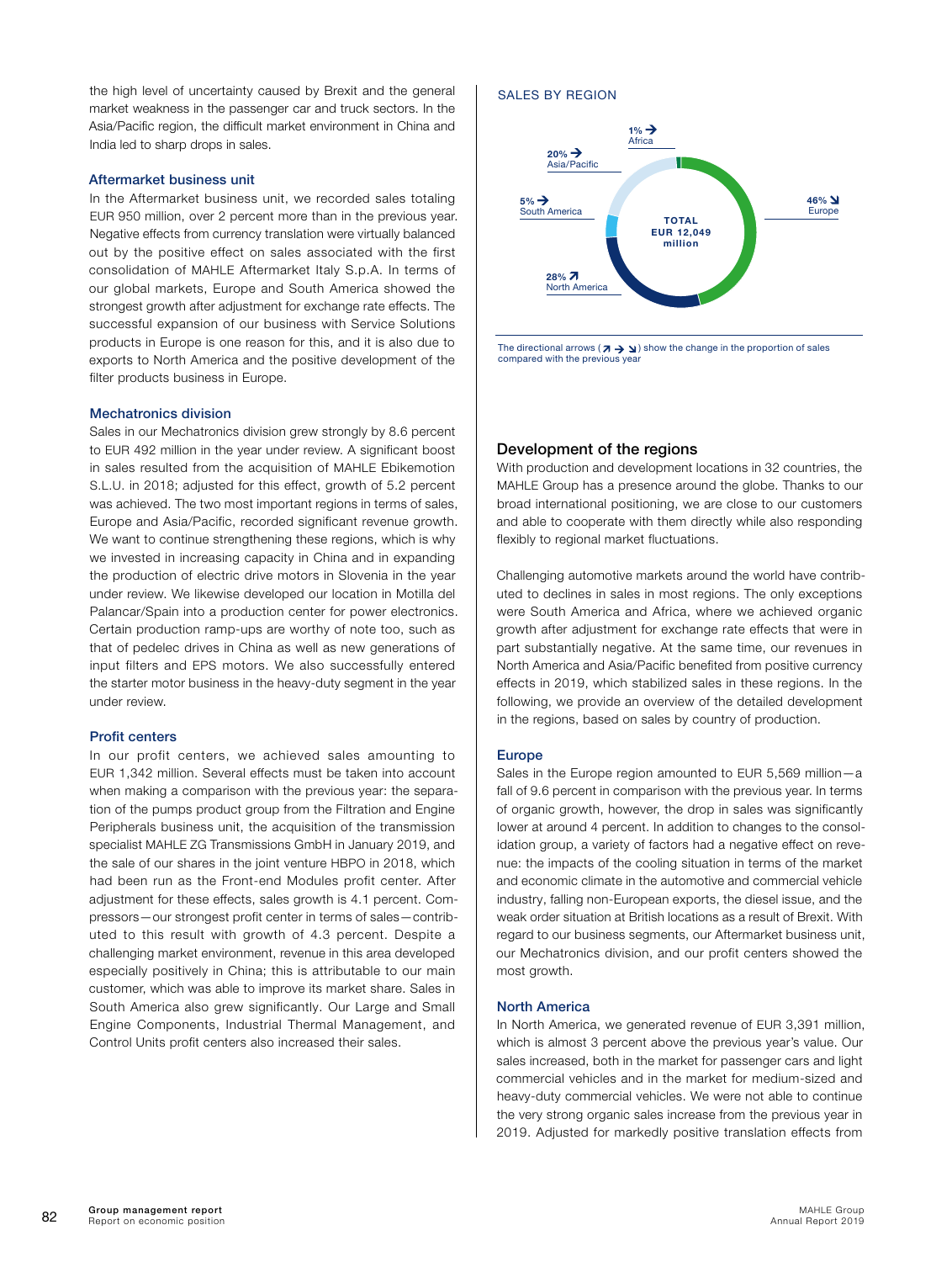<span id="page-11-0"></span>



exchange rate movements primarily in the US dollar, the overall result showed an appreciable decline. Strike-related difficulties on the customer side were the main reason for this.

#### South America

Sales in South America rose by 0.9 percent to EUR 630 million. However, account must be taken of negative exchange rate effects of EUR 55 million arising from the devaluation of the Argentine and Brazilian currencies against the euro. Excluding these effects, a strong rise in organic sales of 10 percent was achieved. Our growth in the region was thus noticeably above the general market trend. We were able to increase our revenues in local currency significantly in almost all business areas, particularly in the medium-sized and heavy-duty commercial vehicles segment.

#### Asia/Pacific

In the Asia/Pacific region, sales in the year under review were 1.3 percent below the previous year's value at EUR 2,404 million. Decisive factors here included the cyclical market downturn in China and the particularly low number of registrations in India in the year under review—a consequence of declining consumer demand. These impacts were reflected in significant drops in sales in the Engine Systems and Components and Thermal Management business units. By contrast, our Mechatronics division and our Compressors profit center in particular were able to withstand these influences. The Filtration and Engine Peripherals and Aftermarket business units also recorded sales increases.

#### **Africa**

With a rise of 4.4 percent, sales from our locations in Africa rose to EUR 55 million despite negative exchange rate effects. The revenues in our group's smallest region were primarily generated by the Thermal Management business unit.

#### DEVELOPMENT OF EBIT 2015–2019 in EUR million



## Net assets, financial position, and results of operations

#### Results of operations

In the 2019 business year, MAHLE generated sales of EUR 12.0 billion; adjusted for changes to the consolidation group and exchange rate effects, this corresponds to a decrease of 3.0 percent. Due to the declining automotive market, our expectation from the start of the year—at which time we anticipated a slight organic sales increase in a stable market situation—was thus not fulfilled. As anticipated, at EUR 10 million, the result from business activities was significantly lower than in the previous year (EUR 614 million), in part owing to non-recurring income from previous years and extraordinary burdens in the current year. Specifically, the following one-time effects were involved: while disposal gains from the sale of the shares in the joint venture HBPO exerted a strong positive impact on the previous year's value, high levels of expenditure were incurred in the year under review in relation to several planned restructuring measures, for which accounting provisions had to be made. Adjusted for these two special effects, the decrease in the result from business activities was significantly lower and amounted to a figure in the high-double-digit millions, for which sales losses resulting from the economic slowdown in the automobile and commercial vehicle sector were largely responsible. These effects had an equally severe negative influence on our operating income figures EBITDA and EBIT and, to some extent, on the operating result used for internal steering—a key figure similar to EBIT but adjusted for individual circumstances.

The key income statement items developed as per the following details: Cost of sales amounted to EUR 10,136 million, which is EUR 208 million below the previous year's value. The cost of sales ratio increased markedly, from 82.2 percent to 84.1 percent. In addition to operational inefficiencies at individual locations, a particular reason for this rise is the development of restructuring accruals in connection with capacity adjustments. We have reduced our selling expenses by a good 6 percent to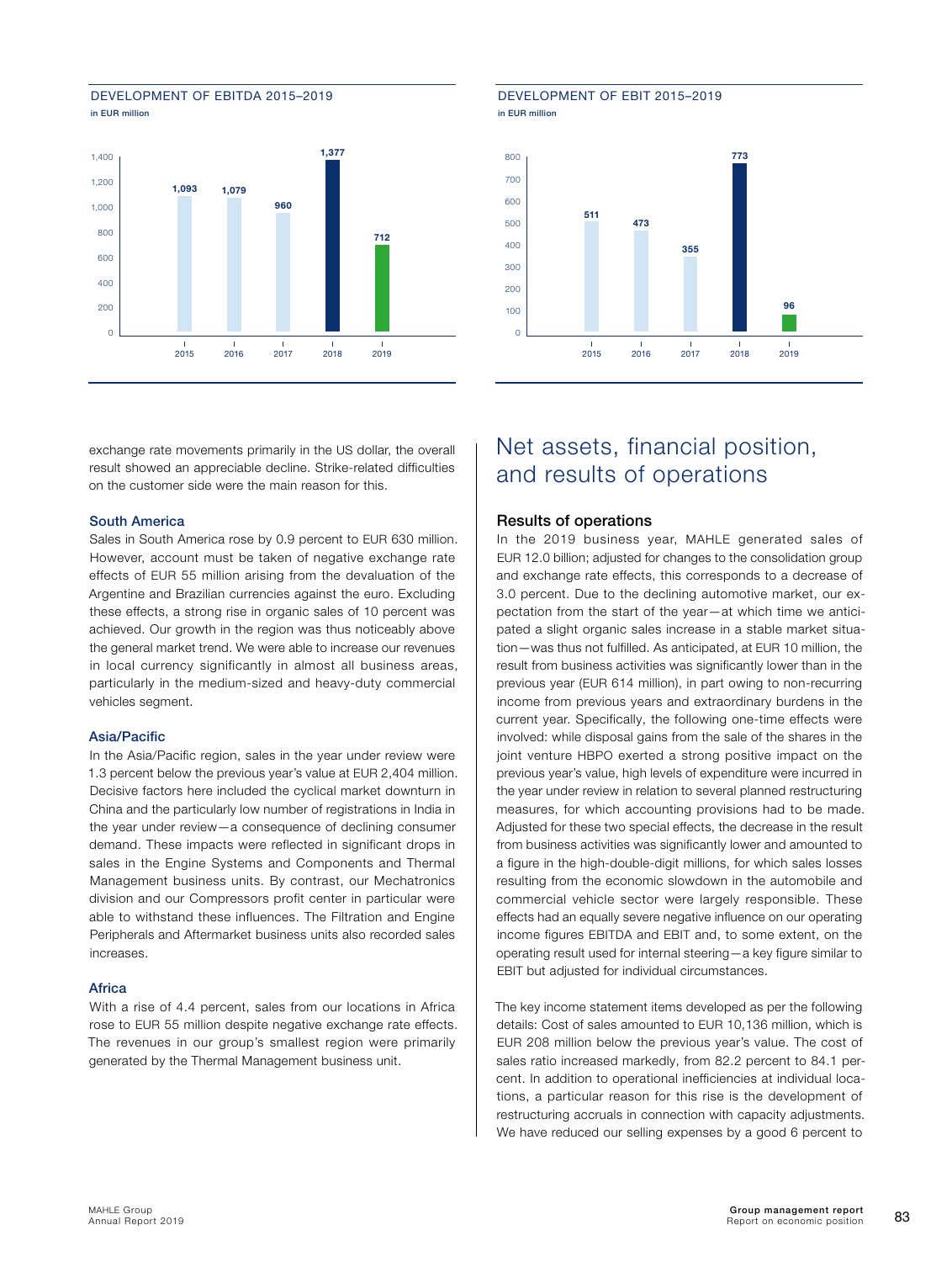#### CONSOLIDATED INCOME STATEMENT

| in EUR million                                       | 2019      | in $%$  | 2018      | in $%$  |
|------------------------------------------------------|-----------|---------|-----------|---------|
| <b>Sales</b>                                         | 12,049    | 100.0   | 12,581    | 100.0   |
| Cost of sales                                        | $-10,136$ | $-84.1$ | $-10,344$ | $-82.2$ |
| <b>Gross profit on sales</b>                         | 1,913     | 15.9    | 2,237     | 17.8    |
| Selling expenses and general administrative expenses | $-1,080$  | $-9.0$  | $-1,109$  | $-8.8$  |
| Research and development expenses                    | $-751$    | $-6.2$  | $-751$    | $-6.0$  |
| Other operating income and expenses                  | 31        | 0.3     | 409       | 3.3     |
| <b>Financial result</b>                              | $-104$    | $-0.9$  | $-172$    | $-1.4$  |
| <b>Result from business activities</b>               | 10        | 0.1     | 614       | 4.9     |
| Taxes on income                                      | $-189$    | $-1.6$  | $-136$    | $-1.1$  |
| <b>Result after taxes</b>                            | $-180$    | $-1.5$  | 478       | 3.8     |
| Other taxes                                          | $-32$     | $-0.3$  | $-32$     | $-0.3$  |
| <b>Consolidated net loss/net income</b>              | $-212$    | $-1.8$  | 446       | 3.5     |
| <b>EBIT</b>                                          | 96        | 0.8     | 773       | 6.1     |
| <b>EBITDA</b>                                        | 712       | 5.9     | 1,377     | 10.9    |

EUR 560 million. The ratio in relation to sales also fell to 4.6 percent (previous year: 4.7 percent), which was achieved by general cost reduction measures in Sales and lower costs of expedited freight. By contrast, general administrative expenses rose from EUR 512 million to EUR 520 million, which is due in particular to provisions for restructuring measures aimed at reducing administrative structures. Expenditure on research and development was close to the previous year's level; however, the ratio in relation to sales rose by 0.2 percentage points owing to lower sales. This high level of R&D expenditure shows that our work to implement our dual strategy is resolute and goal-oriented. The balance of other operating income and expenses decreased significantly by EUR 378 million in comparison with the same period of the previous year. The main reason for this was the absence of one-time income from the sale of holdings in 2018. Owing to the acquisitions made in previous years—with the exception of research and development expenses and administration costs—all cost items were adversely impacted by the effects of purchase price allocations in accordance with the German Commercial Code (HGB). In total, these amount to EUR 113 million and include EUR 48 million relating to planned amortization of goodwill.

The development of the items in the income statement resulted in a substantial decrease in EBIT from EUR 773 million in 2018 to EUR 96 million in the year under review. The EBIT margin thus fell significantly to 0.8 percent (previous year: 6.1 percent), mainly due to the one-time effects outlined above. Adjusted for the effects of the purchase price allocations and the amortization of goodwill, the EBIT margin was at 1.7 percent (previous year: 7.2 percent).

The financial result significantly improved by EUR 68 million in 2019 in comparison with the previous year. This was largely the result of a positive market development in pension assets and

the absence of negative effects in connection with the sale of shares in the joint venture Bosch MAHLE Turbo Systems (BMTS), which took place in 2018.

Despite the considerably lower result from business activities, taxes on income increased by EUR 54 million to EUR 189 million. This clearly disproportionately high tax burden in relation to the profit before tax can be attributed to a number of factors. First, the accrual of local profits was relatively greater in high-tax countries. Second, although high amortization of goodwill reduced the commercial result, it did not lower the tax base to the same extent. And third, expenditure increased due to a marked rise in loss allowances on deferred tax in respect of temporary differences and to the nonrecognition of deferred tax assets with regard to tax loss carryforwards. The lower income tax rate in 2018 was largely influenced by the fact that the income from the sale of the HBPO shares had not increased the tax base to the same degree as it had the commercial result. Consequently, the overall result was a net loss for the year of EUR 212 million (previous year: net income for the year of EUR 446 million).

#### Net assets position

As at the balance sheet date of December 31, 2019, our balance sheet total had increased by EUR 126 million to EUR 8,398 million. At EUR 3,788 million, fixed assets were only slightly above the previous year's level. Tangible fixed assets increased by EUR 66 million in comparison with the previous year, in particular owing to investments in technical equipment and machinery, whereas intangible fixed assets decreased by EUR 62 million. Additions to intangible assets, which were mainly connected with the acquisition of further shares in MAHLE Behr as at January 1, 2019, were more than offset by amortization. This essentially related to the amortization of goodwill and hidden reserves, which was disclosed as part of purchase price allocations.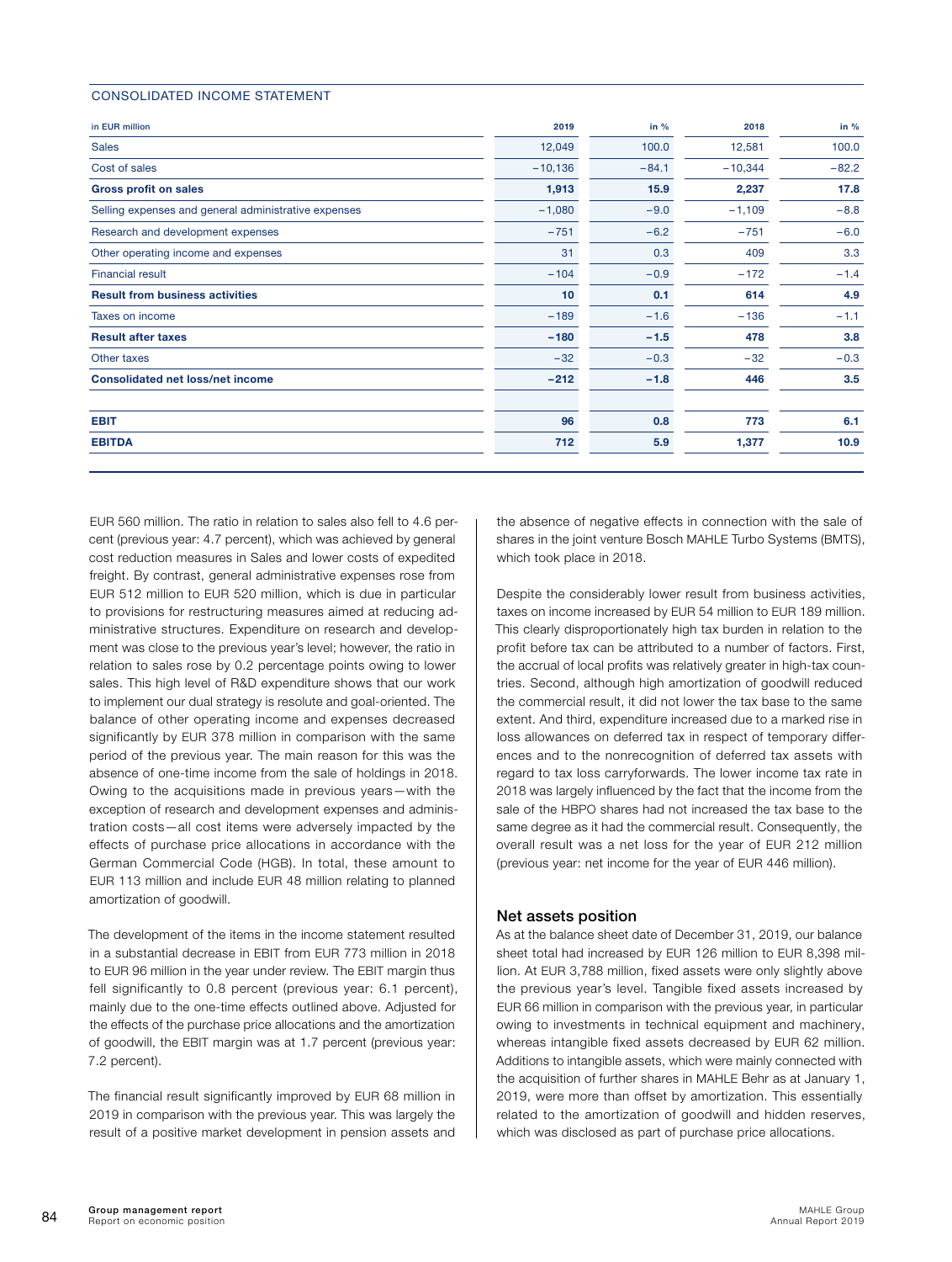#### BALANCE SHEET STRUCTURE OF THE MAHLE GROUP in EUR million



Current assets of the MAHLE Group exceeded the previous year's level by EUR 133 million, amounting to EUR 4,300 million in the year under review. In contrast, our inventories fell sharply by EUR 78 million to EUR 1,347 million. This is a reflection of our efforts to reduce our capital commitment and is largely attributable to the decrease in inventory levels of raw materials, consumables, and supplies. While trade receivables adjusted for exchange rate effects were more or less at the same level as in the previous year, other assets rose by EUR 28 million as at the balance sheet date. Owing to new German private placement loans (Schuldscheindarlehen) taken up in the year under review, our liquid funds increased by EUR 160 million as well.

#### SIGNIFICANT INCREASE OF

21%

in operating cash flow in 2019

Due to the net loss for the year and the dividend distribution, the MAHLE Group's equity reduced significantly by EUR 272 million to EUR 2,742 million in the year under review. This led to a corresponding reduction in our equity ratio, from 36.4 percent to 32.7 percent. Accruals rose to EUR 2,259 million, which corresponds to an increase of EUR 153 million in comparison with the end of 2018. Major factors in this were, on the one hand, the setup of extensive restructuring accruals and accruals for other personnel-related obligations. On the other, accruals for pensions increased by EUR 45 million, primarily owing to interest effects. Liabilities grew in comparison with the previous year by a total of EUR 248 million, with trade payables and other liabilities falling by EUR 83 million and EUR 40 million respectively. In contrast,

liabilities to banks rose by EUR 362 million, largely due to the issue of German private placement loans. This led to an increase in net debt on our balance sheet to EUR 1,340 million in the year under review.

Besides the circumstances depicted in the balance sheet, we recorded the following significant off-balance-sheet transactions as at December 31, 2019: on the one hand, rental and leasing agreements particularly for land and buildings to a total sum of EUR 166 million (previous year: EUR 125 million) and, on the other, factoring amounting to EUR 30 million (previous year: EUR 108 million), which we utilized to diversify financing sources.

#### Investments

INVESTMENTS BY REGION

At EUR 549 million, our investments in tangible fixed assets were EUR 60 million lower than in 2018. The investment ratio, which shows the relationship between investments and sales, decreased to 4.6 percent (previous year: 4.8 percent). With a ratio of 113 percent, investments exceeded the depreciation on tangible fixed assets, although to a lesser degree than in 2018 (136 percent).

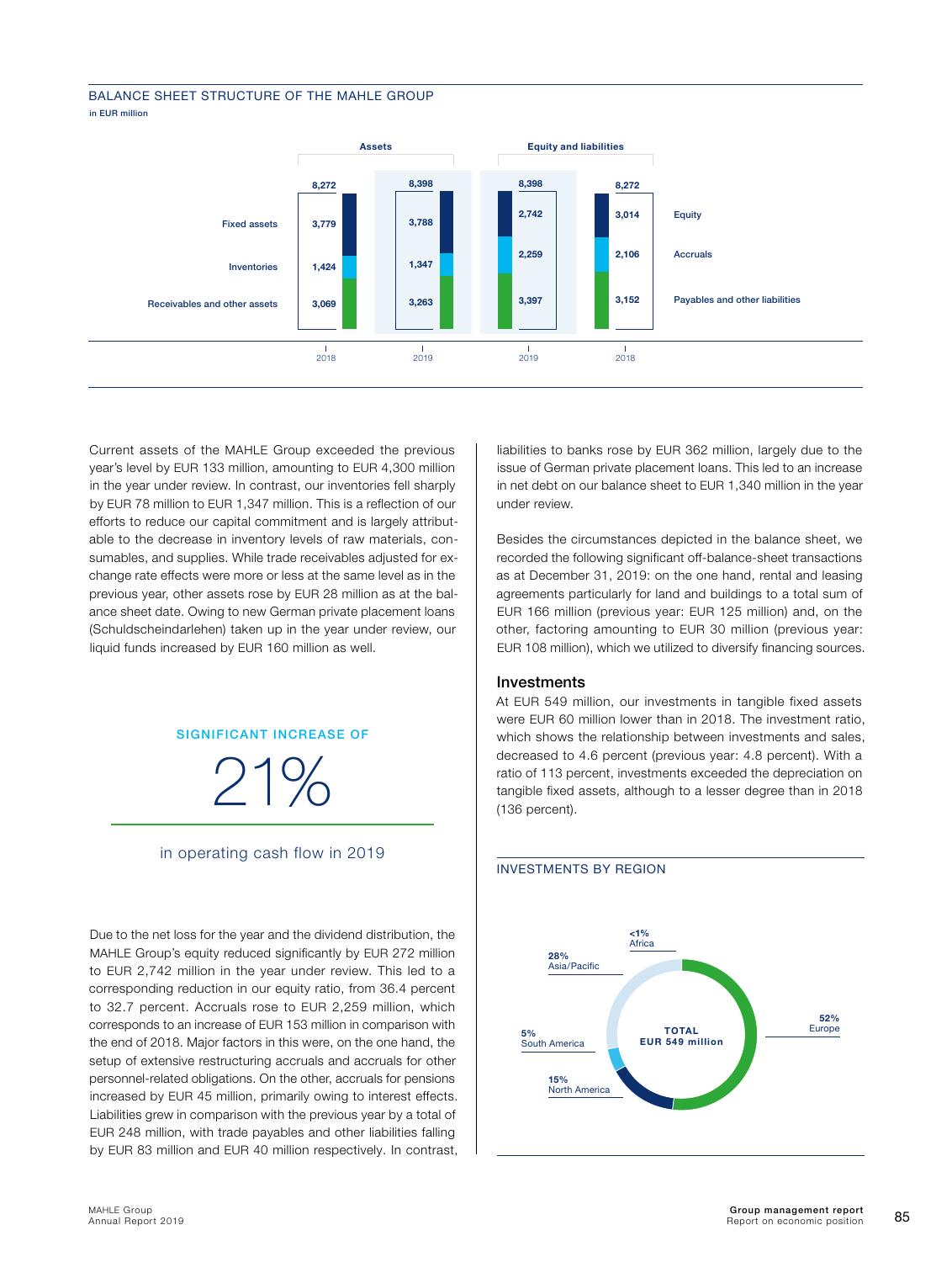#### **CASH FLOWS**

in EUR million



less liabilities to banks with an initial term of less than 3 months

Our investments in the year under review focused on Europe and the Asia/Pacific region. More than half of these investments were made in Europe, where Germany was the country with the highest level of capital expenditure. With regard to other European countries, production facilities and plants in Poland, Spain, Romania, and Slovenia were among the locations where expansions took place. The Asia/Pacific region accounted for around 28 percent of our investments. As in the previous year, the majority of our investment here was directed toward our Chinese locations. In doing so, new production capacity was added, and existing capacity expanded, as in the case of the extensive investments in the expansion and construction of production lines at the mechatronics plant in Taicang. By contrast, we scaled back investments in North America somewhat in 2019. As a result, only around 15 percent of our capital expenditure was made in this region in the year under review. Our investments in South America, on the other hand, remained at the previous year's level.

In addition to capital expenditure on tangible fixed assets, we also took advantage of strategic acquisitions during the year under review to expand our business activities as part of our dual strategy. We thus increased our participation in MAHLE Behr to strengthen our core business in thermal management. Furthermore, we acquired the transmission specialist MAHLE ZG Transmissions GmbH in January 2019 in order to expand our expertise to include the transmission—a key component.

#### Financial position

As part of its global growth, MAHLE has established a broad basis for its group financing over the past few years and improved its diversification. Our financing portfolio not only includes syndicated credit lines, German private placement loans, and bilateral loans, but also euro-denominated corporate bonds. With our conservative financing policy, we are pursuing the objective of an implicit investment grade risk. This positioning is also reflected in the moderate leverage and solid equity ratio.

In the 2019 business year, we increased the existing syndicated credit line with our core banks to EUR 1.8 billion, fixing a term until 2024. In July, to gain greater room for maneuver, we also issued euro- and US dollar-denominated German private placement loans amounting to EUR 175 million and USD 213 million. In addition, a new private placement bond totaling EUR 30 million was issued in connection with the maturity of a bond. As at the end of the year, the unused but firmly committed credit lines amounted to EUR 1,887 million, which, as in the case of the liquid funds, contributed to the financial stability of the group. Our cash holding was diversified across various banks that were selected according to rating criteria.

The proceeds from the issuance of a private placement bond and the take-up of German private placement loans also meant that we closed the 2019 business year with positive cash flows of EUR 209 million. Despite the net loss for the year of EUR 212 million, cash flows from operating activities amounted to EUR 514 million and were thus appreciably higher than the previous year's value. This is a reflection of our efforts with regard to working capital management and—in comparison with 2018—the substantially lower cash outflows in connection with warranty claims, among other factors. Conversely, at EUR 608 million, the net cash outflow arising from our investing activities substantially exceeded the previous year's value. This was because disposals in 2018 had led to an extraordinarily high level of cash income—an effect that was not offset by the low expenditure on tangible fixed assets and on strategic acquisitions in the year under review. Cash flows from financing activities showed total net cash inflows of EUR 303 million as a result of the abovementioned issuances.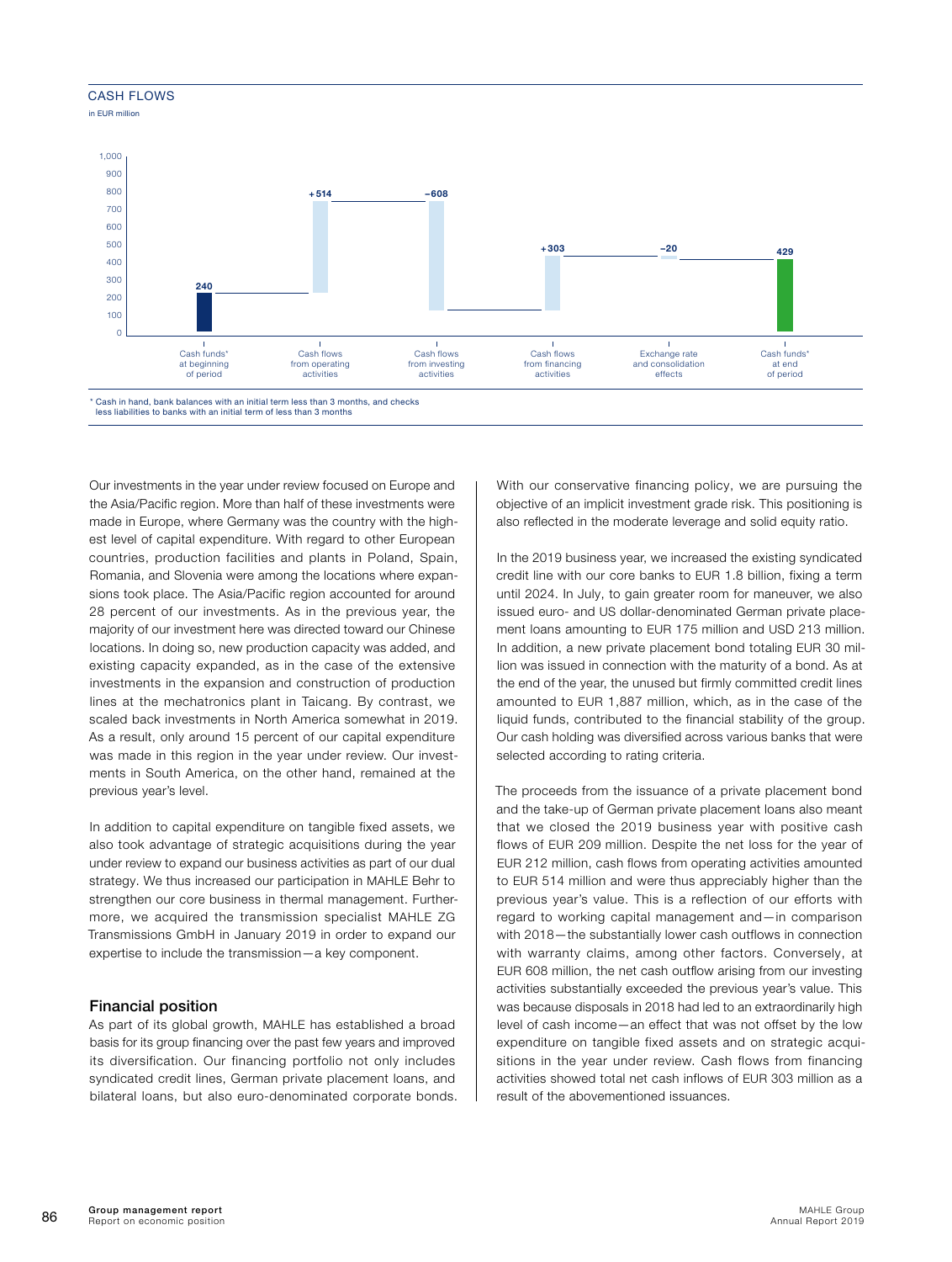

<span id="page-15-0"></span>We want to secure our long-term success. Our research and development activities continue to be central to this goal.

Following its successful pilot phase, we are gradually introducing the MAHLE Production System at other plants.



The quality of our products was recognized by numerous customers in 2019. In total, we received around 85 awards.

## Additional key performance indicators

### Human resources

As at the end of 2019, the MAHLE Group employed 77,015 people worldwide, 3.2 percent fewer than in the previous year. The fall of 2,549 employees is mainly due to the declining order situation.

Our employees are the key to the future viability of the MAHLE Group. Their know-how, motivation, and commitment are the foundation of our successful development. This is why we invested in the training and further education of our workforce to the sum of EUR 9.3 million in the year under review—despite the difficult economic situation in the sector. In addition to a variety of workplace-related briefings, our employees took part in 99,724 qualification activities in the year under review (previous

year: 93,835). The global absence rate (excluding joint ventures) amounted to 3.9 percent in the year under review (previous year: 3.8 percent).

#### Headcount by region

As at the reference date, we employed 35,336 people in Europe, corresponding to a reduction in the workforce of 319 employees (–0.9 percent) in comparison with the previous year. We had to lay off staff at our locations in Czechia, Great Britain, France, Germany, and Austria due to falling demand. Thanks to new product lines, we expanded our team in Romania by 210 employees. An increase in production capacity also led to the appointment of 230 people at the Mechatronics division's locations in Spain.



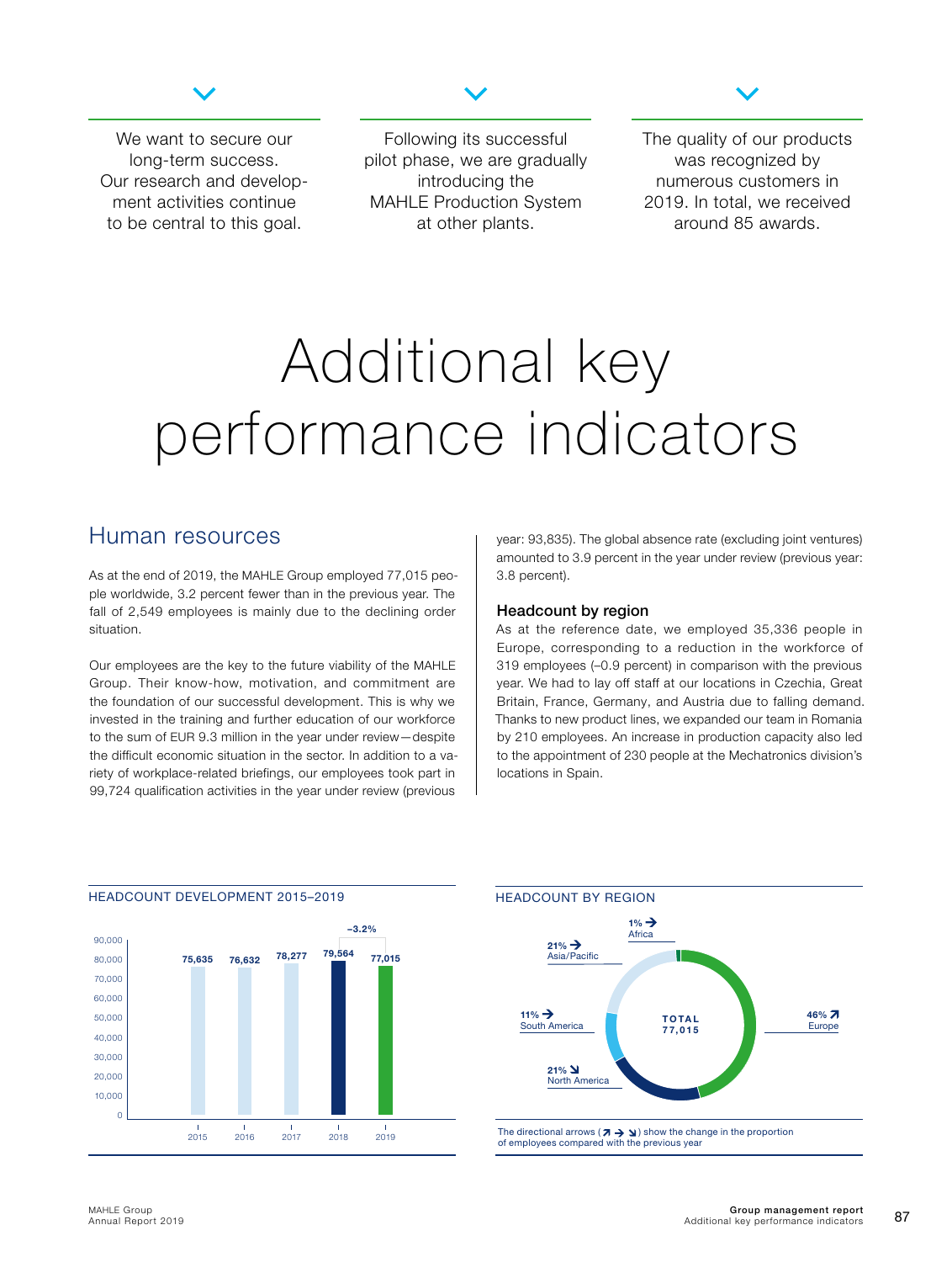#### <span id="page-16-0"></span>HEADCOUNT BY BUSINESS SEGMENT **2018** 2019



In North America, our employees numbered a total of 16,136 as at the end of 2019 and thus 954 (–5.6 percent) fewer than in the previous year. To offset decreasing orders through improvements in efficiency, we reduced our headcount in Mexico by 753 employees.

Compared with the previous year, our staffing level in South America fell by 7.5 percent to 8,391. The reduction of a total of 683 employees is likewise attributable to declining order volumes and the impact of improvement initiatives.

In the Asia/Pacific region, our employees numbered 16,161 as at the end of the year under review, 536 fewer people (–3.2 percent) than in the previous year. In Asia too, the reduction in staffing levels was associated with declining sales and optimization measures—primarily in China.

In Africa, we employed 991 staff as at the reference date, 57 people fewer in total than in the previous year (–5.5 percent).

#### Headcount by business segment

In our Engine Systems and Components business unit, the staffing level decreased by 1,630 employees. At 34.4 percent, the majority of our group's employees still worked at one of the 43 locations belonging to this business unit. We employed around 30 percent of our total workforce at the 37 locations of the Thermal Management business unit. In comparison with the previous year, we numbered 1,024 fewer employees in this area. Around 13.6 percent of the group's workforce worked in the Filtration and Engine Peripherals business unit's 36 plants, 516 employees or 4.7 percent fewer than in 2018. Adjusted for the reorganization of the pumps business into a separate profit center, the decline was 2.6 percent. The staffing level in Aftermarket, our smallest business unit in terms of personnel, grew by 18 employees—a slight rise in comparison with the previous year. With an increase of 468 employees (+10.9 percent), the Mechatronics division expanded considerably through the implementation of our dual strategy and reached a 6.2 percent share of our total workforce. In the profit centers, we recorded a slight rise in personnel amounting to 135 employees compared with the previous year, due to the integration of the Pumps profit center.

## Technology and innovation

We maintained our group-wide research and development activities at a high level in the year under review, despite the difficult market conditions, investing EUR 751 million as in the previous year. In relation to sales, that is a ratio of 6.2 percent, following on from 6.0 percent in the previous year. This high level serves to highlight the great importance attached to research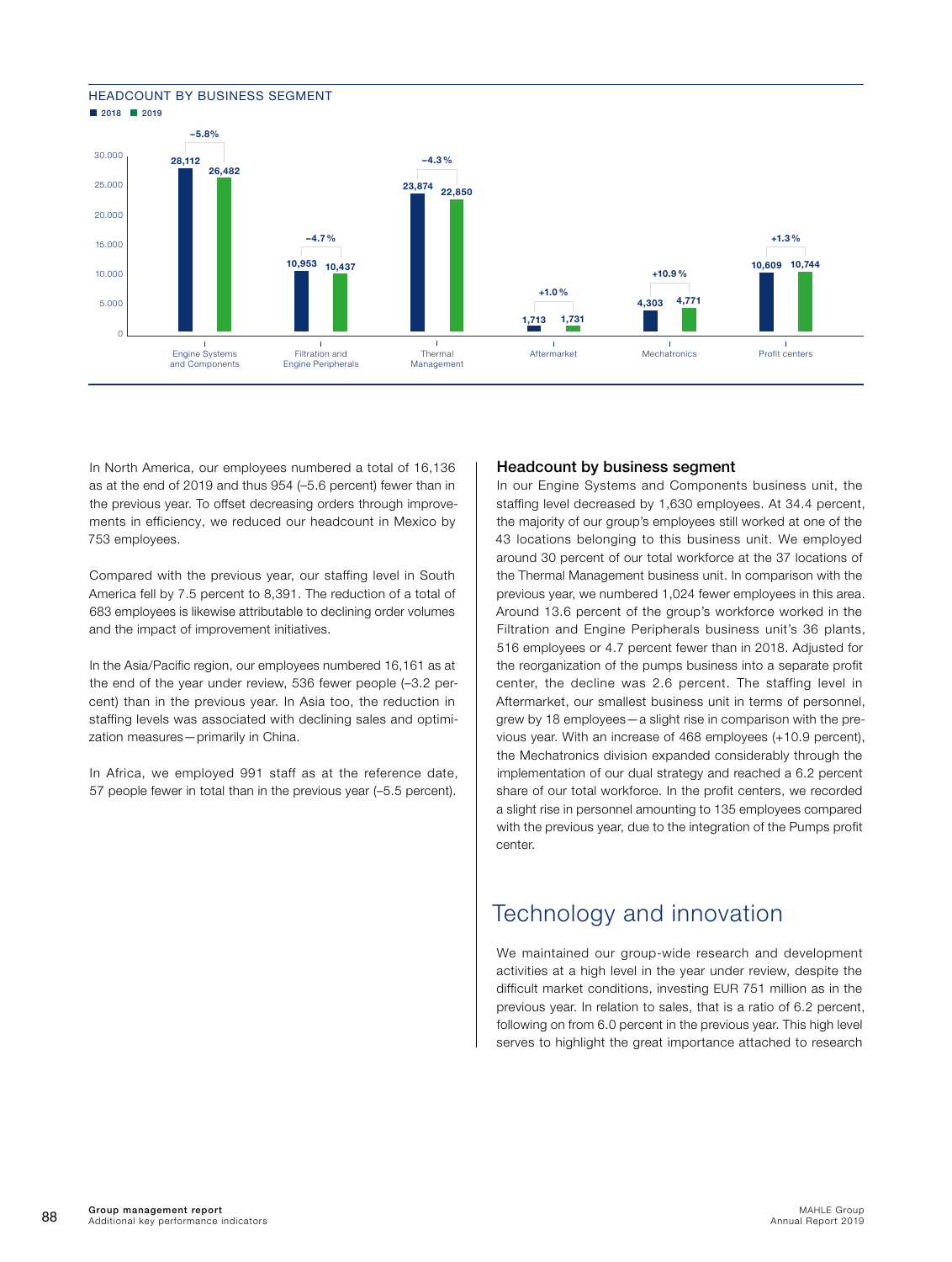



and development (R&D) in our group. In terms of personnel, we continued to expand the R&D function and hired new development engineers and technicians. As at December 31, 2019, this area of our business employed 6,167 staff. In the year under review, we registered around 345 new patents in addition to a good 600 records of inventions. In order to further accelerate our R&D projects in the future, we encourage flexible cooperation in our globally active teams and take advantage of short reporting lines, flat hierarchies, digitalization, and Industry 4.0. One good example is our MAHLE Incubator, which we use to empower our employees to develop new business models themselves. This means that ideas arising in R&D have the potential to quickly become corporate start-ups. The best examples of this are chargeBIG and Retromotion.

TOTAL RECORDS OF INVENTIONS IN 2019:

600

#### with 6,167 R&D employees

In 2019, we continued to pursue our dual strategy. On the one hand, we consistently drove forward the development of systems and components for alternative drive concepts, including hybrid and battery-powered electric drives as well as fuel cells

and products designed for use with synthetic fuels. The goal is demand-oriented mobility, which, irrespective of the technology, uses drive types that match the specific application. On the other hand, we worked to further optimize the combustion engine—with the goal of making it even cleaner and more efficient. Not only did conventional engine testing come into play here, but new concepts from the fields of additive manufacturing and the rapid prototyping of pistons and charge air coolers, for example, were also involved.

With a battery management system including integrated thermal management, we developed a solution in the year under review that further increases the rapid charging capability of electric vehicle batteries. As a result, traction batteries can be designed to be significantly smaller, because they can be charged more quickly. In this way, we are not only improving the carbon footprint of the electric vehicle, but also lowering the demand for raw materials for battery production, which are becoming increasingly scarce worldwide.

The fact that batteries and power electronics need to be cooled simultaneously gives rise to complex circuits that substantially increase the demands on the individual components and on thermal management control systems. The diversification of the powertrain has increased the complexity of design and production as well. In 2019, we developed a modular cooling system to allow vehicle manufacturers to use different powertrains on one platform, thereby minimizing the design effort required when it comes to thermal management.

In terms of synthetic fuels, we studied the influence of alternative fuels on filter media and engine components in the business year. At the same time, we ran engine tests through which we determined the proportions up to which engine operation is possible without adjustments to hardware or software if fuels outside the current standard are admixed. Our investigations have shown that we would be able to leverage areas of environmental and financial potential in the event of changes to the corresponding conditions.

As regards fuel cells, we worked within the scope of an interdisciplinary project in 2019 to transfer research and development findings relating to conventional transport to fuel cell technology and to make thermal, air, and liquid management and filtration work together as a system. The long-term objective of this work is to achieve cost parity with the conventional combustion engine, especially for heavy vehicles used over long distances.

In view of the market development of hybrid vehicles, we have designed a new, fully integrated, and modular hybrid drive that can be tailored to suit a wide range of vehicle applications. The MAHLE Modular Hybrid Powertrain is a fully integrated, plug-in hybrid drive incorporating a two- or three-cylinder turbocharged gasoline engine, a substantially simplified transmission, and two electric motors.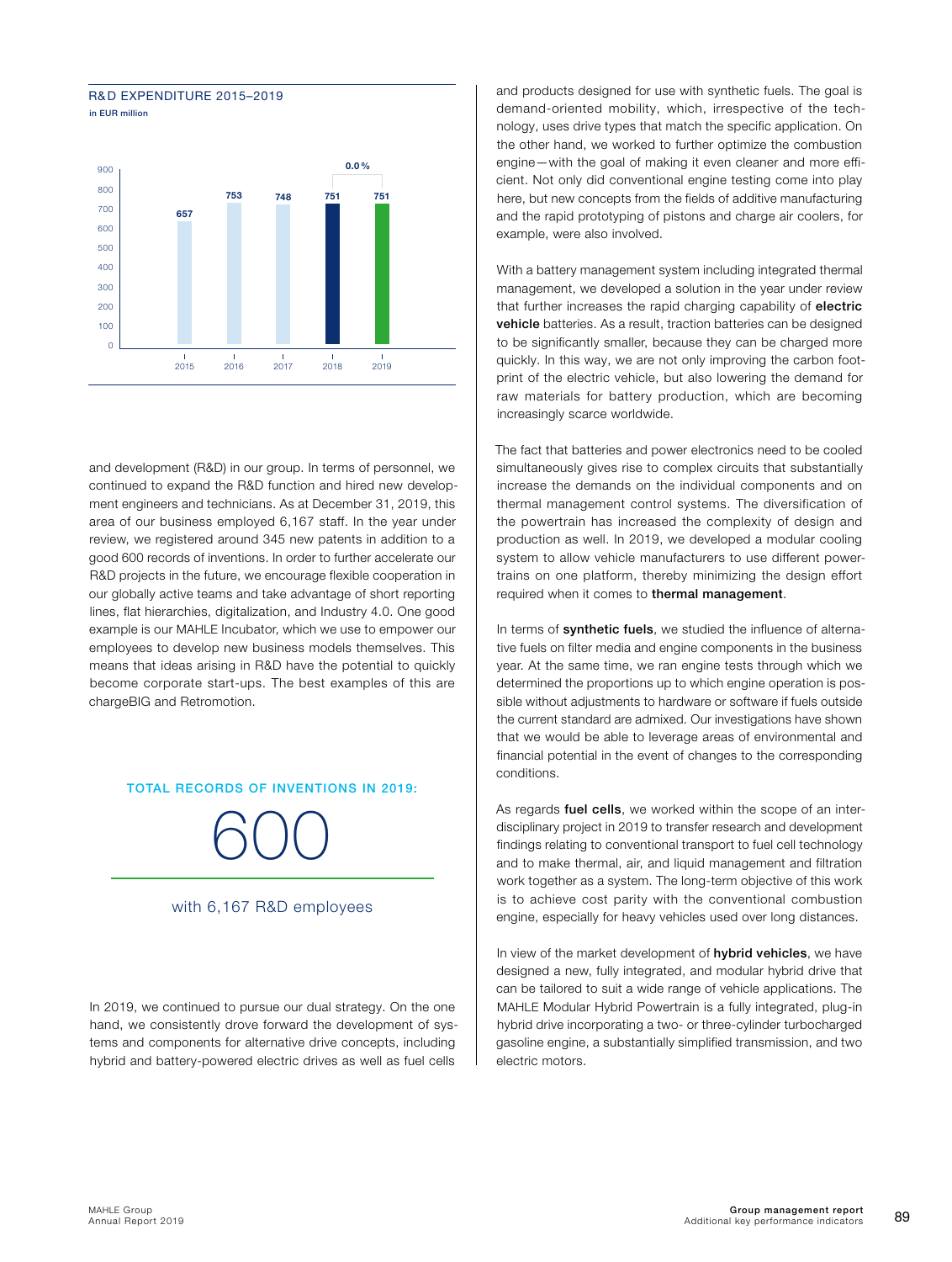## <span id="page-18-0"></span>Purchasing

In the business year, we made preparations to secure supplies to our plants in the event of Brexit, or indeed of a "no-deal" Brexit. For example, we made sensible adjustments to our stock levels—where necessary—and increased availability times in some cases. In addition, we raised awareness of the subject of Brexit among the companies in our supply chain, called for appropriate preparatory action, and initiated further precautions.

Purchasing was also influenced by international trade disputes. The impact of punitive tariffs and other trade restrictions on material costs could only be partially offset. However, the situation with regard to raw material prices eased in comparison with previous years—although only for those raw materials unaffected by trade restrictions.

Macroeconomic effects and the associated drop in volumes put our supply chain under pressure. In addition, the economic situation led to an increasing number of business failures among our suppliers, resulting in additional expenditure for our group.

We want to make our purchasing processes more efficient overall by, for example, increasing the digitalization of process flows. We introduced the ePAID (early PAyment, Invoiced Digitally) program for this purpose in 2019. On the one hand, our suppliers can prefinance their receivables from us, and on the other, we are able to use this platform to digitize incoming invoices at MAHLE with the aim of receiving only digital invoices in the future. We also successfully implemented the pilot version of our eBuy purchasing portal in the year under review, which we are using to advance the digitalization of our purchasing activities with respect to indirect materials and services as well.

## Production, quality, and environment

#### Production at MAHLE

In the year under review, we continued to push ahead with our continuous improvement process, which involves all of MAHLE's approximately 160 production locations and business areas. Here, a global team discusses the most successful processes around the world and uses this exchange to identify the most important principles, methods, and standards for the MAHLE Production System (MPS) in order to make manufacturing at MAHLE even more efficient. We have been testing MPS at eight lighthouse plants in four regions since 2017. Following the successful conclusion of the pilot phase in 2019, the system was introduced to other plants alongside additional methods beginning in the middle of the year. Part of the rollout involves the creation of an MPS training academy, which will open in Krotoszyn/Poland in the second half of 2020. The academy will train internal MPS experts with the intention of avoiding the need for external support in the future. The first employees successfully qualified as MPS experts in the 2019 business year.

The subject of Industry 4.0 remained another area of focus for Production in the year under review. To address this topic, we created a new central function that aims to intensify international cooperation, specialist knowledge-sharing, and internal communication and thus accelerate the digital transformation at group level and in particular at the level of individual production locations. Following the successful conclusion of the pilot project, MAHLE decided to implement the standardized manufacturing execution system (OneMES) in 2019. This system's benefits include the ability to evaluate machine data and improve the traceability of parts. In addition, an "i4.0 project monitor" helped us to make numerous pilot projects for Industry 4.0 transparent for MAHLE around the world. In the process, some of the projects were made more concrete and developed into technical standards for MAHLE. We launched new concepts and pilot projects, such as augmented reality (AR) communication smart glasses.

#### Quality management at MAHLE

Innovative, defect-free, and reliable products and systems are the foundation of our long-term success. Quality targets are therefore core elements of our annual business plan: they are defined from the top down, fleshed out from the bottom up, and consolidated across the operational business areas. In addition, we have been using a group-wide quality management system for many years now, which is integrated into all our business processes.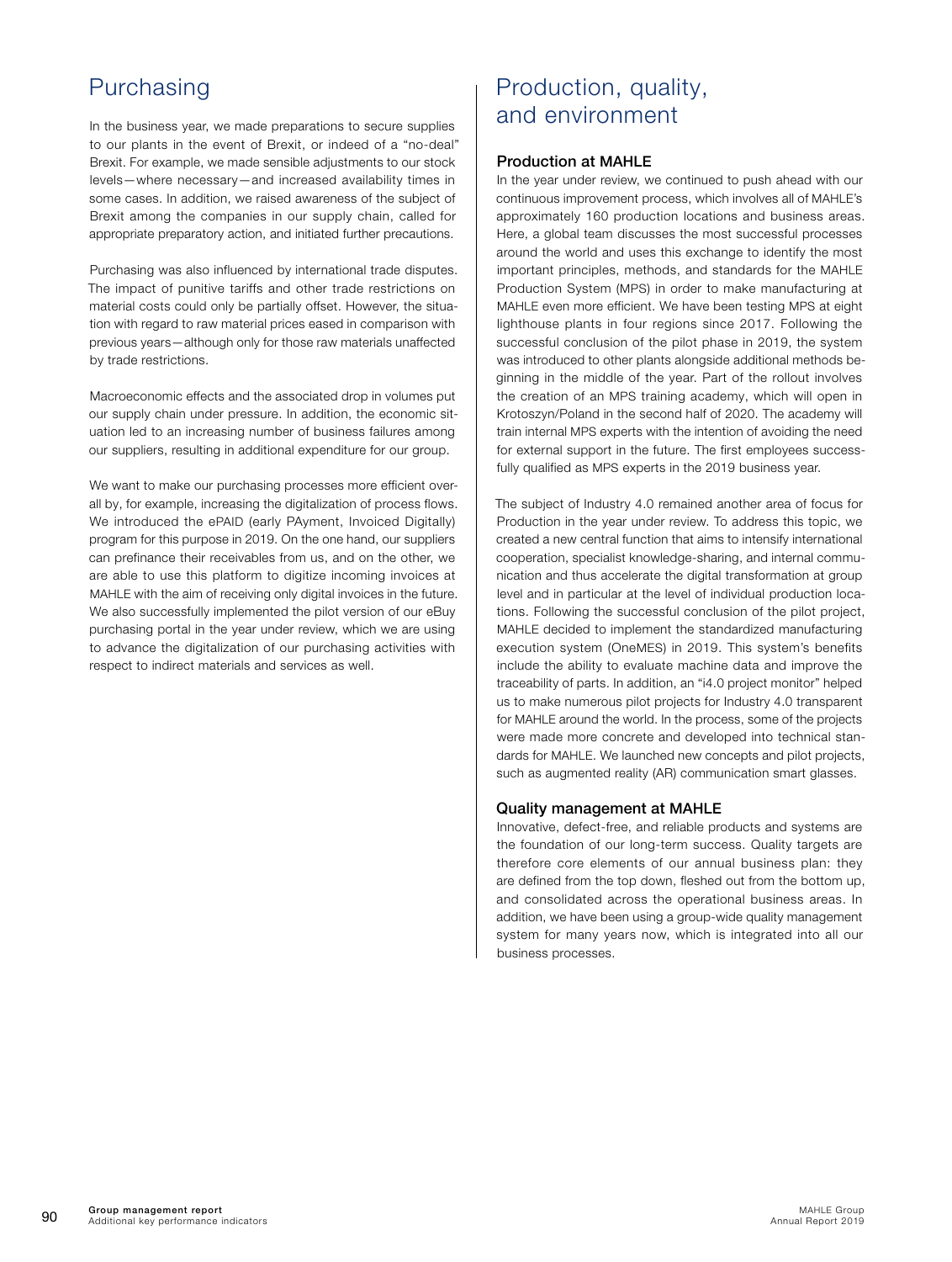In 2019, we pushed ahead with our group-wide MAHLE Quality Improvement Program in order to carry on continuously improving quality and strengthen our quality mind-set. The program encompasses the training and education of our workforce as well as projects through which we coordinate activities, standardize process flows, and optimize our products and processes. The goal is to reduce quality costs and risks and to eliminate potential sources of defects as early as the product development stage. The quality management system also supports series production.

#### NUMBER OF CUSTOMER COMPLAINTS REDUCED BY

# 19%

#### compared with the previous year

Our teams regularly discuss the outcomes of the MAHLE Quality Improvement Program and the challenges with respect to quality management; their findings feed into and optimize our process flows.

Data relating to our quality performance is presented by our customers in a variety of ways, which is why we are currently compiling a group-wide database featuring consistent reporting. The aim is to standardize the information so that we are able to make even better use of any potential for improvement it offers.

#### MAHLE RECEIVED AROUND



quality awards in 2019

Our work with regard to quality is paying off: The number of customer complaints fell by 19 percent in the year under review in comparison with the previous year, and we achieved a further reduction in the number of faulty delivered parts. In 2019, numerous customers once again recognized the quality of our products; we received a total of 85 awards.

#### Safety at work and environment

To protect the health of our employees and the environment, we take a holistic approach that ranges from research and development through production and recycling. In 2019, we made further progress with the implementation of our group-wide guidelines and requirements. In this context, we also further developed our reporting system in order to better monitor the impact and success of the measures we have taken.

In terms of safety at work, in 2019, we consistently pushed ahead with the safety campaign we began in 2017. This work prioritized the harmonization of internal processes with the result that we were able to significantly cut our accident rate for the third consecutive year: from 6.8 accidents per million hours worked in 2017 to around 5.7 accidents in 2018 and 4.8 accidents in the year under review. Despite these positive trends, we will continue to drive the subject of workplace safety forward and establish it even more firmly in all our employees' minds. For example, our action plan comprises round-table discussions on safety and regular safety tours at our locations. In addition, we extended the certification of the safety at work management system according to ISO 45001 to further locations in the year under review. In the future, we plan to gradually introduce this certification at all our locations.

#### ACCIDENT RATE FELL BY

16%

#### in comparison with the previous year

When it comes to environmental protection, our focus also continues to be on energy management, with the aim of making the operation of all our locations as energy efficient as possible. By using our database, which documents lessons learned and successful processes, we are striving to tap areas of energy efficiency potential. Furthermore, we are encouraging dialog on energy-related topics at various levels.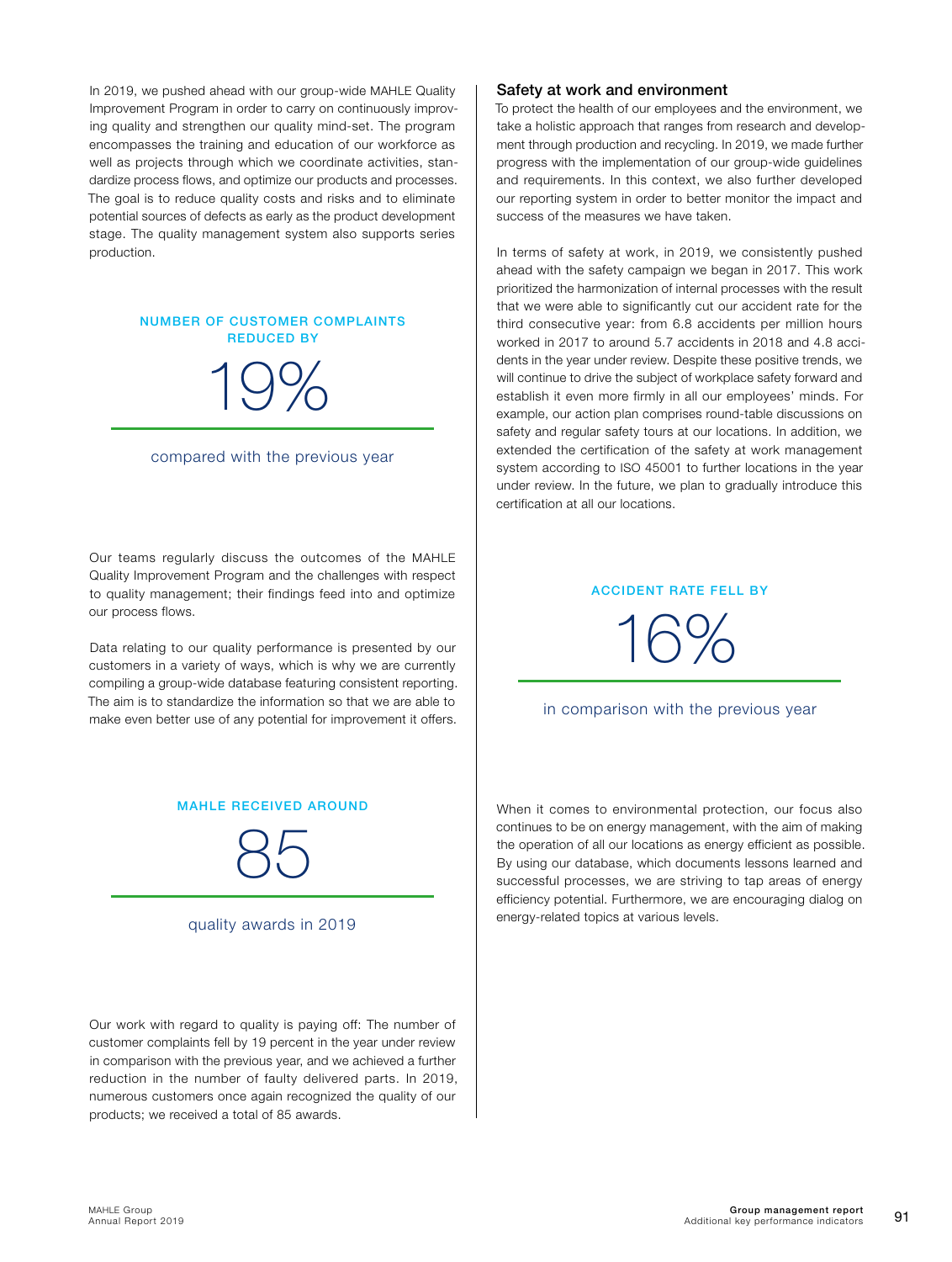

<span id="page-20-0"></span>Our corporate activities are consistently geared to opportunities and risks, which serve as our guidelines.

We are continuously developing our portfolio in the field of mechatronics and electronics. By doing so, we benefit from the expansion in the market for electric vehicles.



We use early warning systems and action plans to limit the consequences of the global decline in the production of passenger cars and commercial vehicles as effectively as possible.

# Opportunity and risk report

We use a management system to evaluate the opportunities and risks associated with our business operations. In this way, we gain knowledge from which we draw conclusions and adapt our actions accordingly. Our globally active internal audit regularly verifies the compliance and efficiency of our processes and control systems by means of an audit plan, which changes on an annual basis. Because we expect the group to continue to grow and since the transformation of the automotive industry may change the key areas of risk, we have introduced a systematic risk management process—with the following areas of focus.

## Market and technological trends

We identify long-term market and technological trends using a systematic scenario approach. As a framework, it provides a baseline scenario including the developments in our business areas, regions, products, and markets until 2030. On this basis,

#### EXTREME SCENARIOS FOR

2030

Stress test for market and technology trends

and using "extreme scenarios 2030," we subject our company to stress tests on various aspects—such as markets, regions, drive types, quantities, and technologies. By taking market and technological trends into account in this systematic way, we ensure that we identify opportunities and risks at an early stage. The findings from these analyses are used to make decisions about future business segments and new production processes; we include the measures derived in our strategic and budget planning. In the course of preparing management reports, we monitor whether and how the agreed steps are implemented.

Opportunities and risks arise from the markets' increasing awareness of environmental considerations and from new standards to reduce emissions, for example. We therefore include all relevant topics in our international research and development activities at an early stage and focus our attention on a wide range of technologies to increase the efficiency of the combustion engine, on alternative drive configurations, and on a holistic, intelligent thermal management system. As a result, we are able to offer our customers competitive, innovative products. With our steadily growing portfolio of electric drives and auxiliary components, we are benefiting from the expanding market for electric vehicles. We have specifically strengthened these activities through multiple acquisitions, which have been pooled within our Mechatronics division and are now integrated into the group. Through acquisitions made in recent years, we have significantly expanded our thermal management business and our product portfolio to include air conditioning compressors. MAHLE therefore has the necessary resources to develop electric air conditioning compressors for the growing plug-in hybrid and electric vehicle market.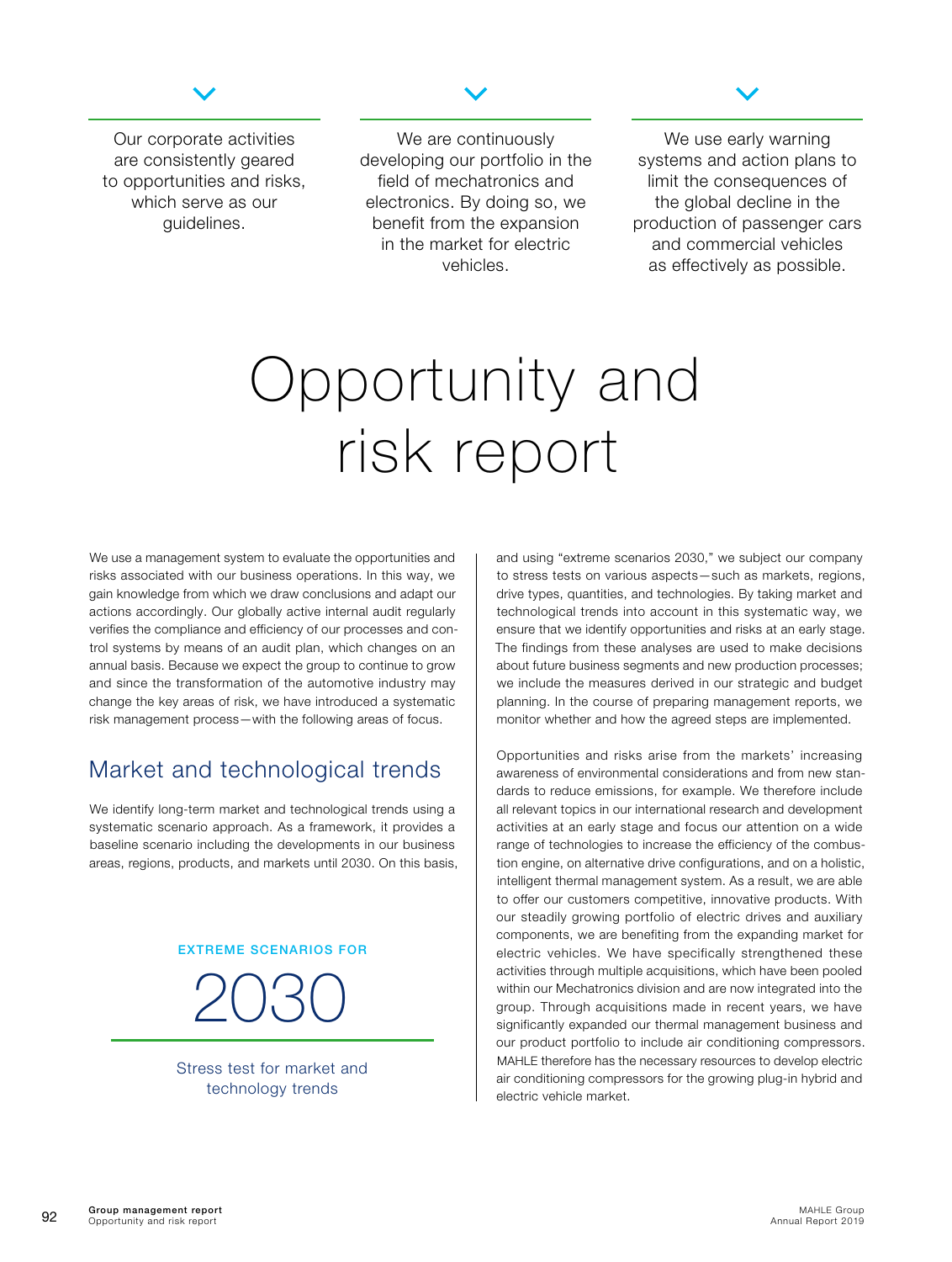Impediments to trade such as Brexit and the tariff dispute between the USA and China, economic fluctuations, changes to the political framework in individual regions or countries, other developments that affect the global economy, and the growing number of competitors from Asia in particular can have a major impact on market developments and thus on the business development of our company. On the subject of Brexit, we have set up a working group that is continually monitoring the developments and drawing up response options. As things stand at present, this has not resulted in any significant effects on business activities. In general, our broad market base and global presence serve as important stabilizing factors and help us to counter market and customer risks. Our highly diversified customer and product portfolio is also helpful in this respect. Consequently, possible declines in demand in individual markets or from individual customers can at least be partially offset. We therefore consider a global market slump—as in the economic crisis of 2009—the impact of which could have a major negative effect on our profit, to be one of the greatest risks for our group. These adverse conditions also include largely unforeseeable events such as the SARS-CoV-2 pandemic and its consequences. In comparison with the previous year, global production of passenger cars and light commercial vehicles has already decreased markedly in the year under review with negative repercussions for the group's profit situation. We limit the resulting consequences as effectively as possible by means of appropriate early warning systems and action plans. The discussions about diesel emissions and further driving bans on older diesel models are significant uncertainty factors for the whole automotive industry. By implementing suitable measures, we aim to mitigate the potential economic effects of a shift in technology at an early stage. These effects could also be due to possible legislative changes—such as a ban on combustion engines in passenger cars applicable from a certain point in time. Through our dual strategy of playing a leading role in the ongoing development of the combustion engine from a technology perspective while also driving forward innovative solutions for alternative powertrain technology, we are readying ourselves for future scenarios of this kind. Business segments that are independent of the OEM business for the passenger car combustion engine today already account for more than 50 percent of group sales. We want to continuously increase this proportion of sales that is unrelated to the passenger car combustion engine.

PROPORTION OF SALES BY BUSINESS SEGMENT

 $>50\%$ 



### Procurement and production

Our risk management system is also focused on minimizing the negative impacts stemming from the procurement markets. Regular supplier assessments prevent unexpected supply bottlenecks and/or price increases in purchasing. We have stepped up these activities in recent years and are making sure that the independence of our suppliers is maintained. In addition, we have been using a tool to monitor risks worldwide, which enables a rapid overview of the impact of natural disasters, strikes, and insolvencies. This increases transparency and thus decreases risk in the supply chain. Appropriate safety stocks and hedging transactions also serve to reduce procurement risks. Specific emerging risks that could lead to bottlenecks in the supply of purchased parts and thus to production interruptions, such as the SARS-CoV-2 coronavirus, which became known in January 2020, are managed in Supplier Risk Committees. These committees are headed by Central Purchasing management and, depending on the topic, include employees from Sales, Logistics, Production, Development, and Quality to achieve the best possible coordination to limit risks. To optimize our business processes further, our production locations all around the world cooperate with each other at all times. The existing production systems from all business areas are in the process of being consolidated into one uniform MAHLE production system. In the business year, we continued our Safety First campaign, which was launched two years ago and comprises extensive measures to guarantee safety at work. By means of improved production processes and high quality standards, we aim to ensure that operational risks—such as unforeseen circumstances, unexpected technical malfunctions, accidents, and human error—hinder production operations as rarely as possible. Thus far, the increasing number of extreme weather events, such as floods, inundations, and droughts, have impacted our production locations only in isolated cases. MAHLE counters the associated risks using an established environmental management system.

Our group has been audited and certified in accordance with recognized ISO standards and similar specifications relevant to our sector—in terms of quality, environmental protection, and safety at work, for example—and is thus subjected to important external checks that serve to limit risks. We have arranged an economically prudent degree of cover by means of insurance policies for the disruption of operations resulting from damage as well as liability risks. However, there were again quality incidents and warranty claims in the year under review, although their impact on profit was significantly less severe than in previous years. To prevent similar risks in the future, we have defined cross-functional countermeasures. In this way, our development processes will, for example, be continually scrutinized and optimized with the additional goal of limiting the risks that could arise from increasing demands from our customers to accept warranty coverage. Where legally required, financial burdens resulting from quality incidents and warranty claims originating and known as at the balance sheet date, and which are expected to result in cash outflows, are covered by accruals as part of risk provisioning.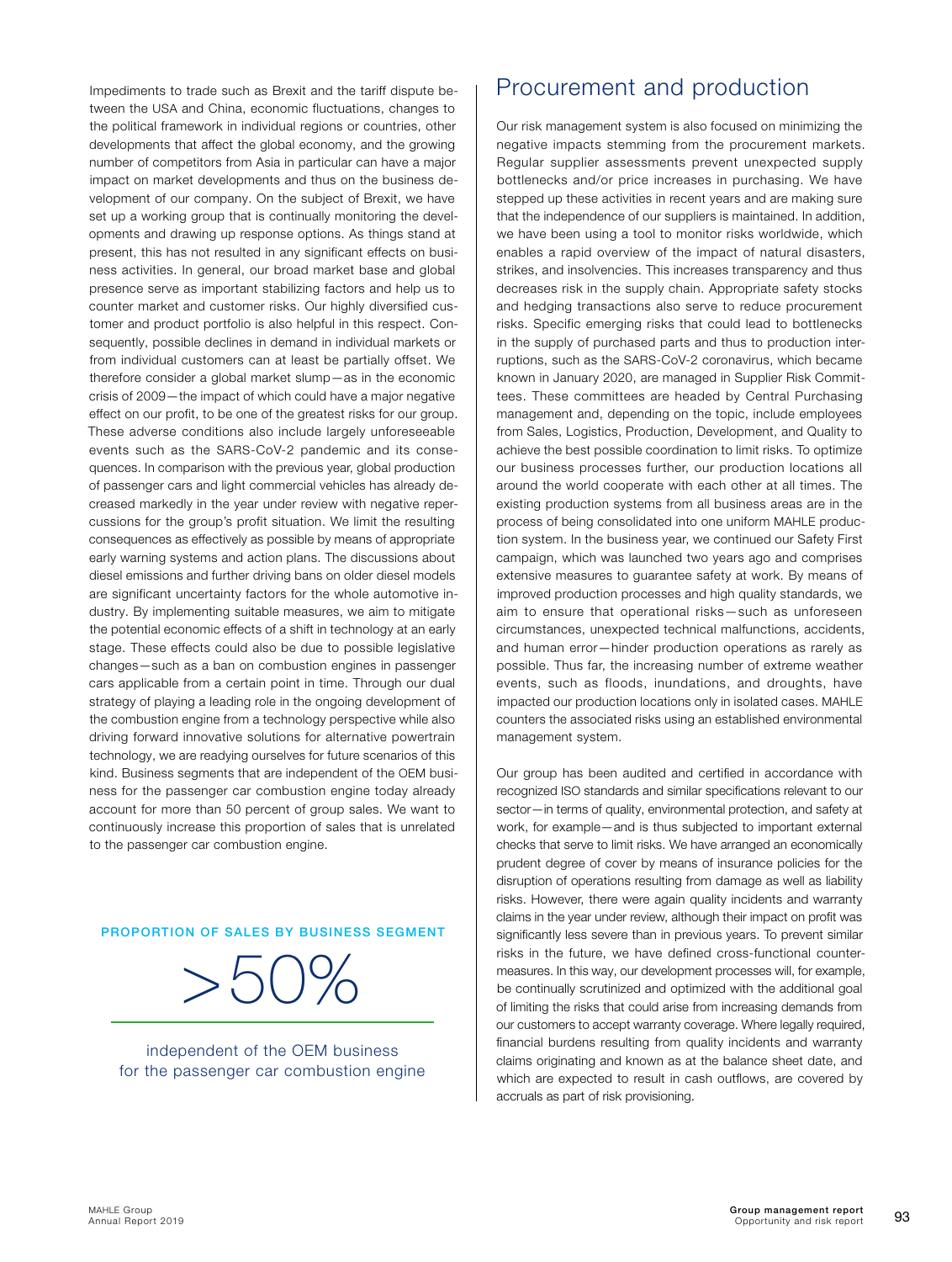## Finance management

Using our systematic and group-wide finance management system, we aim to ensure our optimized use of financing opportunities from the banking and capital market. The liquidity risk is covered by diversified financing facilities with staggered maturity profiles that considerably exceed our group's foreseeable financial requirements. When designing our financing mix, we take security, flexibility, and cost factors into account. Our aim is to secure the financial independence of our group, limit the financing risks, and ensure we are able to exploit business opportunities at all times. We detect currency risks by means of our group-wide planning and reporting system. In accordance with standardized group-wide principles, we counter these risks extensively using non-predictive hedging transactions over a horizon of up to 24 months. As a rule, hedging transactions relate to OTC FX forwards or swaps in the form of portfolio hedges. The use of derivative financial instruments is necessarily linked to the existence of an operational underlying transaction; expected and not yet invoiced currency risks are covered with continuously declining hedging grades. The resulting hedging relationship generates valuation units in accordance with the critical term match method. The interest rate risk is subjected to value-at-risk analyses. OTC hedging activities and other financial transactions give rise to counterparty risks with financial institutions, which we identify and evaluate across the group in our uniform reporting system. If predefined thresholds are exceeded, the counterparty risk is lessened by the targeted spread of risks.

## Human resources, IT, and accounting

Highly qualified and motivated employees are a cornerstone of our success both today and in the future. That is why it is important for us to attract suitable staff, support them on a continuous basis, help them gain further qualifications, and retain them in our company over the long term. We have developed a comprehensive personnel marketing concept and established a recruitment organization in order to initiate direct contact with potential candidates at an early stage and recruit qualified employees. We are thereby reducing the risk of not filling vacant positions or filling them only after some delay. In order to guarantee our group's long-term success and take advantage of the opportunities arising from market and technological changes, our personnel

requirement planning is geared toward developments in the relevant markets as well as strategically significant technologies and business segments. Performance-related remuneration systems, modern pension schemes, and advanced training activities counter the risk of losing employees in strategically important positions. In the IT function, security technologies protect against unauthorized access to or misuse of data by internal and external parties. Server and storage systems are set up in such a way that they can be restored at short notice in the event of a disaster and in crisis situations. Defined security standards not only encompass the technical specifications of the hardware and software, but also the functional security structures and organizational provisions. Detailed backup and recovery procedures reduce the risk of severe disruptions, for example, by securing access procedures as well as mirroring and archiving data on a daily basis. With regard to the accounting process, the internal control and risk management system is aimed at ensuring the compliance and effectiveness of accounting and financial reporting. Besides guidelines and principles, the system also includes measures to prevent and uncover reporting errors. The consolidated financial statements are compiled centrally on the basis of data reported by subsidiaries. We guarantee compliance with the MAHLE guidelines by means of systemic controls, specialist advice, and manual checks as well as through the validation of data plausibility by the group accounting function.

## Regulations and legislation

The introduction and implementation of directives alongside organizational and work instructions ensure that statutory requirements are observed. By integrating internal and external experts into the processes from an early stage, we minimize risks and exploit opportunities that could arise, for example, from fiscal, occupational, competition, patent, antitrust, and environmental regulations and legislation as well as from trade rules. Key elements of our compliance structure include the MAHLE Business Code, the global compliance organization, the whistleblower system for internal and external compliance-related communications, as well as the training concept for risk areas relevant to compliance, and preventive measures.

## Overall assessment

Overall, no risks are currently observable that could endanger the continued existence of our group.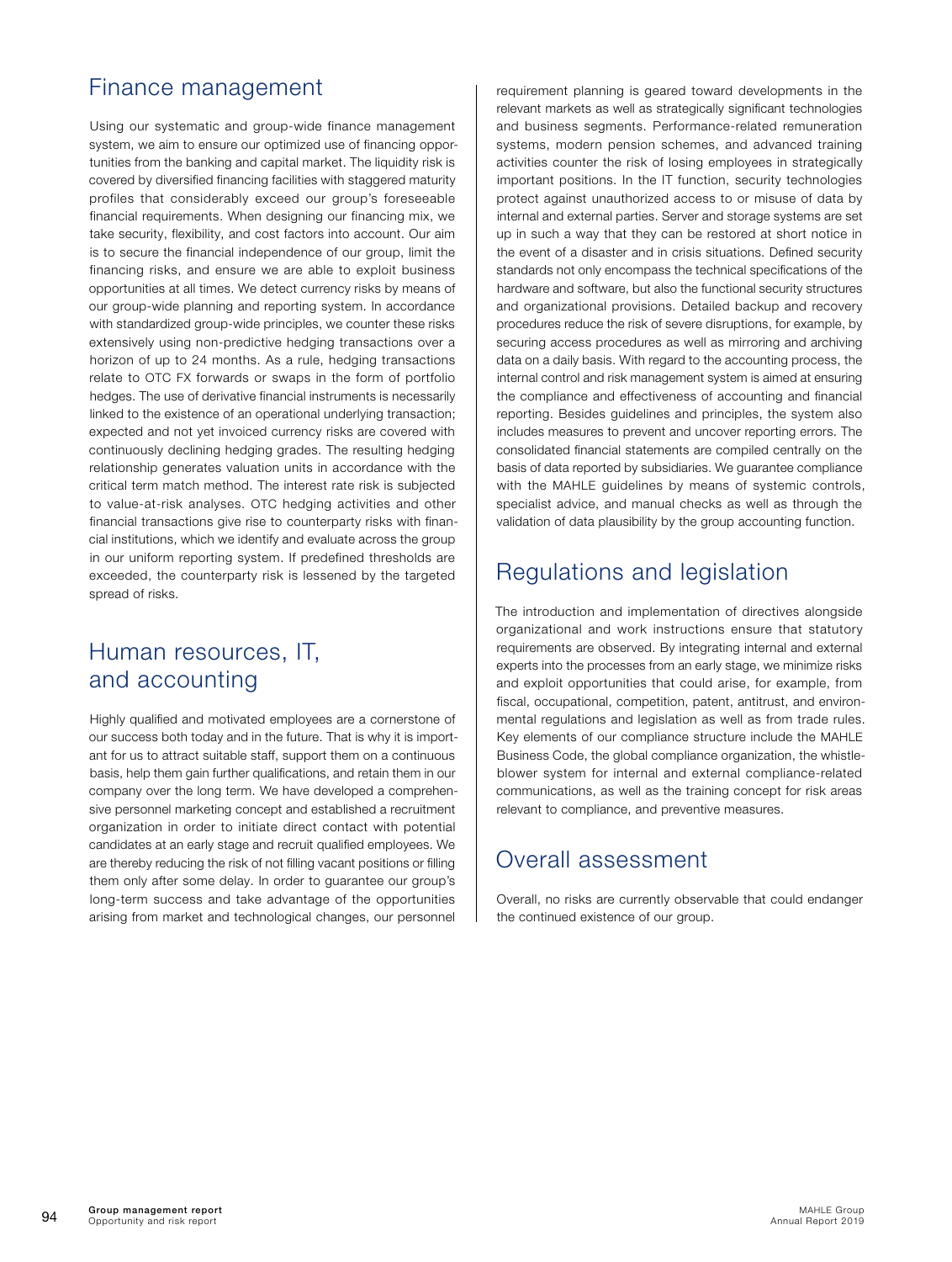

<span id="page-23-0"></span>In 2020, the global production of passenger cars and light commercial vehicles is likely to continue to decline considerably.

In the light of the worldwide spread of the coronavirus pandemic, there is considerable uncertainty concerning the 2020 business year.



We are driving forward global restructuring measures to safeguard our competitiveness. We are continuing the systematic review of our locations around the world.

# Outlook

## Overall economic development

In its January 2020 report, the International Monetary Fund (IMF) projected global economic growth of 3.3 percent for 2020. At the time of writing, the IMF has departed from its original forecast in view of the spreading global uncertainty surrounding the SARS-CoV-2 coronavirus. Instead, growth is now expected to be lower than in 2019 (2.9 percent). Trade restrictions and growing political instabilities represent further barriers to growth. The following estimates relating to individual regions are based on the IMF's expectations from January 2020.

IMF FORECAST



#### global economic growth in 2020

In the euro zone, the economy is likely to grow slightly in 2020. Falling unemployment and the continued loose monetary policy are expected to contribute. Further growth is anticipated in the countries in the west of the European Union, with a slight decline in Spain.

The IMF projects less dynamic growth than in 2019 for the USA. Here, strong domestic demand and full employment are likely to offset higher imports and increasingly strict trade barriers. South America's largest national economy, Brazil, is expected

to continue to expand at around 2 percent in the coming year, driven by rising private demand.

In the Asia/Pacific region, economic growth in China will again probably be lower than in previous years. Aside from the impacts of the SARS-CoV-2 coronavirus, reasons for this include the trade dispute with the United States and increasing national debt. In Japan, the fall in private consumption due to higher consumer taxes is likely to lead to economic output growing somewhat less strongly as well.

## Development of the vehicle markets

In 2020, we expect a further significant fall in the global production of passenger cars and light commercial vehicles. The cyclical decline in the production of medium- and heavy-duty commercial vehicles is expected to continue in 2020 too. Overall, there is great uncertainty regarding the weakening of the global economy, in particular due to the repercussions of the SARS-CoV-2 coronavirus, which are so far difficult to predict. We anticipate that this will have a negative impact on all vehicle markets.

In Europe, we anticipate that the market downturn in the passenger car and light commercial vehicle classes will continue in 2020, and we expect medium-sized and heavy-duty commercial vehicles to experience even greater losses. Ultimately, falling export volumes, the uncertainty associated with Brexit, and shrinking industrial production are hampering the development of the vehicle sector.

In North America, the production of passenger cars and light commercial vehicles is, at best, likely to remain only at the previous year's level as a result of restructuring by major US vehicle manufacturers and due to weaker demand. We even expect a significant cyclical downturn for the medium-sized and heavy-duty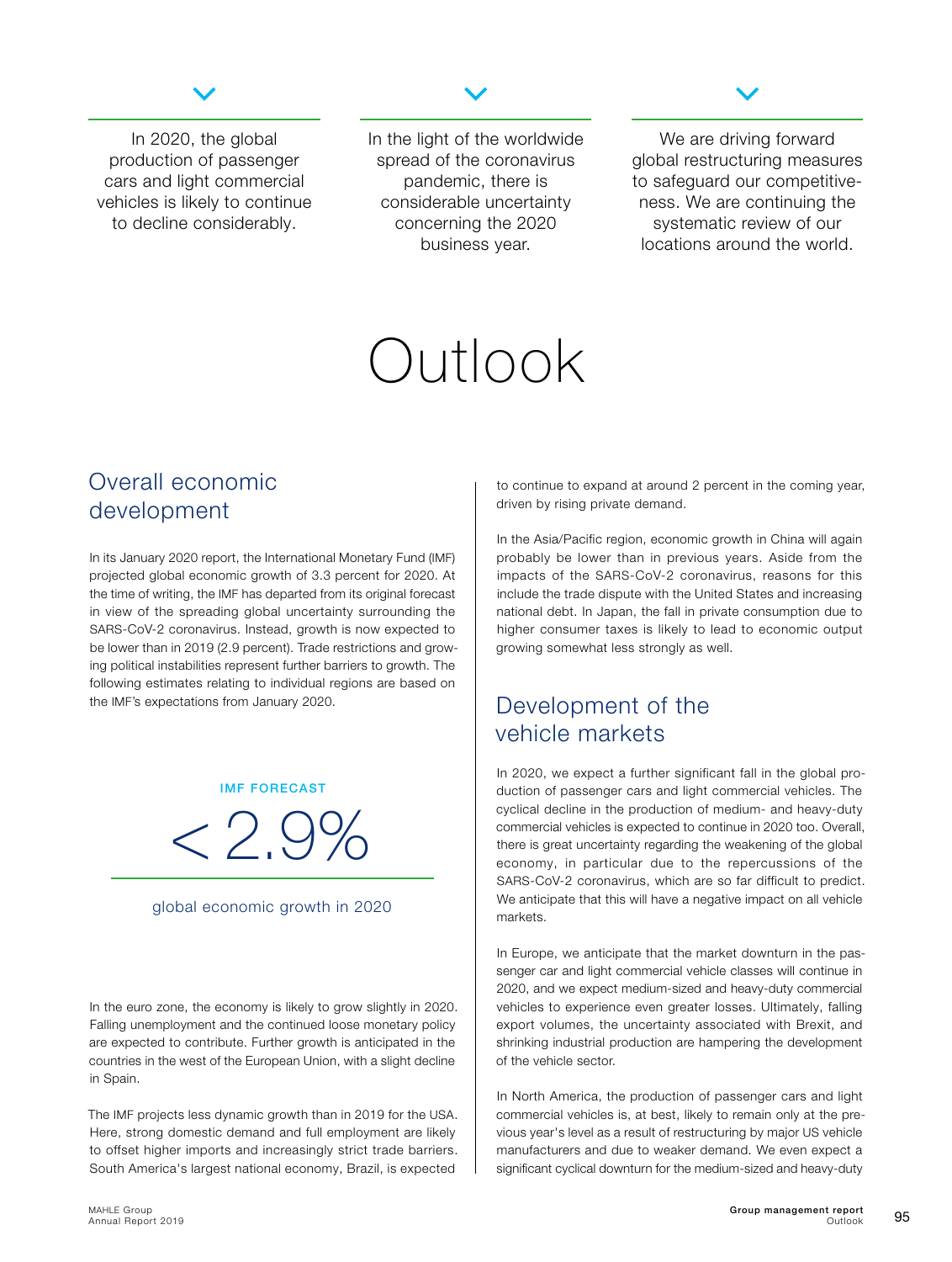#### DEVELOPMENT OF THE MARKETS—FORECAST FOR 2020



commercial vehicle class in 2020, which was already reflected in the declining order intake in the second half of 2019. In South America, we also anticipate a downswing in both vehicle categories.

In the Asia/Pacific region, the Chinese market for passenger cars and light commercial vehicles will probably contract in the year ahead as well. According to current estimates, the impact of the SARS-CoV-2 coronavirus will cause significant declines. In addition, there are possible effects on the supply chain of vehicle parts from China for other markets. A significantly lower production volume than in 2019 is also predicted here in the commercial vehicle sector. Vehicle production in Japan and India is also unlikely to recover substantially in the coming year.

## Development of the MAHLE group

For the 2020 business year, our forecast—prepared before the outbreak of the coronavirus pandemic—projects a flat trend in terms of organic sales development (when adjusted for changes to the consolidation group and exchange rate effects) in view of the volatility and likelihood of continued decline in the automotive markets. We expect a marked improvement in the year ahead with regard to the result from business activities owing to reduced restructuring costs and the successful implementation of rationalization measures.

In the light of the worldwide spread of the coronavirus pandemic, there is considerable uncertainty concerning the 2020 business year. The resulting negative effects on global economic momentum and on the automotive markets in particular are likely to interfere with our production operations and supply chains. Against this backdrop, we plan to make immediate volume adjustments for a phase lasting several weeks, initially beginning at the European locations by using flexitime accounts, reducing holiday entitlements, and introducing short-time work. This turn is expected to impact our sales figures and results that cannot be reliably estimated at the time of preparing this report. We have set up a task force to monitor and evaluate the heightened level of uncertainty on an ongoing basis.

Our aim is to position our company for long-term future success and to safeguard our competitiveness. For this purpose, we are pushing ahead with the global realignment of our group and continuing the systematic review of our locations around the world. We are readying ourselves for continued volatility in the markets, a flagging economic climate, and political uncertainties like trade disputes. Added to this is the considerable effort involved in managing the technological transformation. So far, our intensive audits of our locations and structures have indicated the need to make adjustments, with a focus on production and development locations in Europe.

For example, we will strategically reorganize the production and development location in Rouffach/France with the aim of maintaining the plant's long-term prospects there. It has become